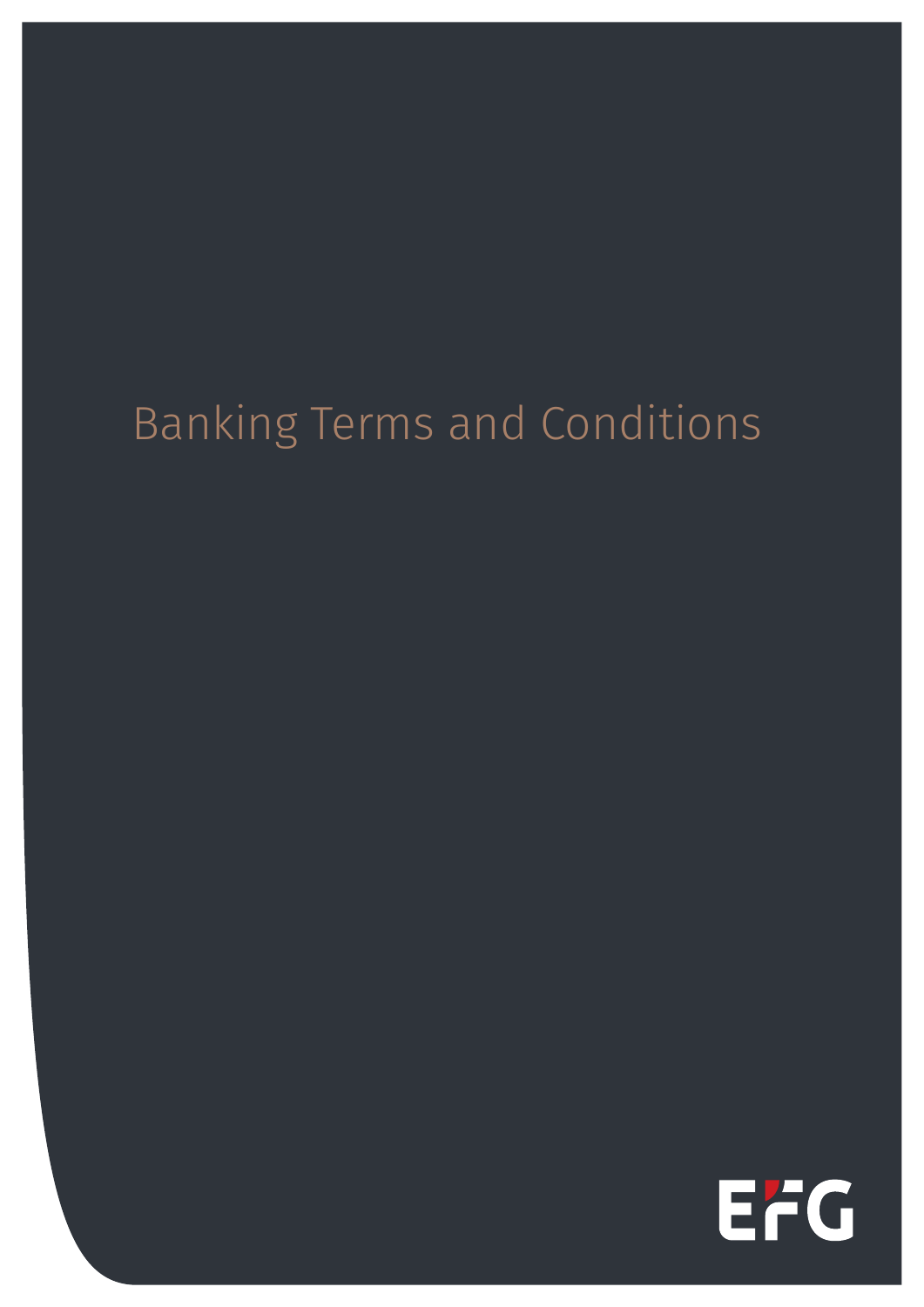# Banking Terms and Conditions

You should read these Terms and Conditions carefully before signing the Bank Account Application Form and retain a copy for future reference.

# 1. Definitions

1.1 "Account(s)" means the account(s) opened as stated on the Bank Account Application Form;

> "Account Holder(s)" means the individual(s) or entity/entities or unincorporated association(s) named on the Bank Account Application Form and in whose name the Account will be held; "Authorities" means any judicial, administrative or regulatory body, any government or public or government agency, instrumentality or authority, any tax authority, securities or future exchange, court, central bank or law enforcement body, or any agents thereof, having jurisdiction over us or any EFG group company;

> "Authorised Signatory" means person(s) who has/have been duly authorised by you in addition to you to sign on your Account(s); "Business day" means any day which is not a Saturday, Sunday or bank or public holiday in Jersey;

 "Client Relationship Officer" means the individual appointed to oversee your Account(s) with the Bank;

"Data Protection Laws" means the Data Protection (Jersey) Law 2018 and/or the Data Protection Authority (Jersey) Law 2018, as in force and/or applicable, and any other data protection legislation that may be applicable including the EU General Data Protection Regulation.

"Financial Crime" means money laundering, terrorist financing, bribery, corruption, tax evasion, fraud, evasion of economic or trade sanctions, and/or violations or attempts to circumvent or violate any laws relating to these matters;

"Jersey Anti Money Laundering Regulations" means the anti-money laundering and financing of terrorism legislation in force in Jersey from time to time and the AML Handbook published by the JFSC, as amended from time to time.

"laws" mean any applicable local or foreign statute, law, regulation, code of practice, police,

guidance, ordinance, rule, judgment, decree, voluntary code, directive, sanctions regime, court order, agreement with an Authority or agreement or treaty between Authorities, and references to "legal obligations" shall be construed accordingly;

"regulatory obligations" means any obligations (whether or not legally enforceable) under any laws, codes of practice, policy, any guidance or internal policies or procedures in connection with any laws, or any valid demand from Authorities;

"Security details" means any identifying words, codes and/or numbers agreed between you and us which are used in relation to the security of your Account;

- 1.2 "The Bank", "we" and "our" mean EFG Private Bank Limited, Jersey Branch, its successors and assignees;
- 1.3 "You" and "Client" means the person, persons, corporates, trusts or other legal bodies, entities or unincorporated associations as named on the Bank Account Application Form to whom the Account belongs;

"Entity" means any legal body who is a client other than an individual, including a corporate, trust, foundation, charity or partnership.

1.4 All references in these Terms and Conditions to times of day are references to Jersey time.

# 2. Nature of the Account(s)

The purpose of these Terms and Conditions is to set out the basis upon which we, EFG Private Bank Limited, Jersey Branch, agree to provide banking services to you as stated on the Bank Account Application Form.

# 3. Our Agreement with you

3.1 These Terms and Conditions together with the application form (the "Bank Account Application Form") constitute the agreement (the "Agreement") between us. A copy of our tariff as at the date of these Terms and Conditions is attached to these Terms and Conditions and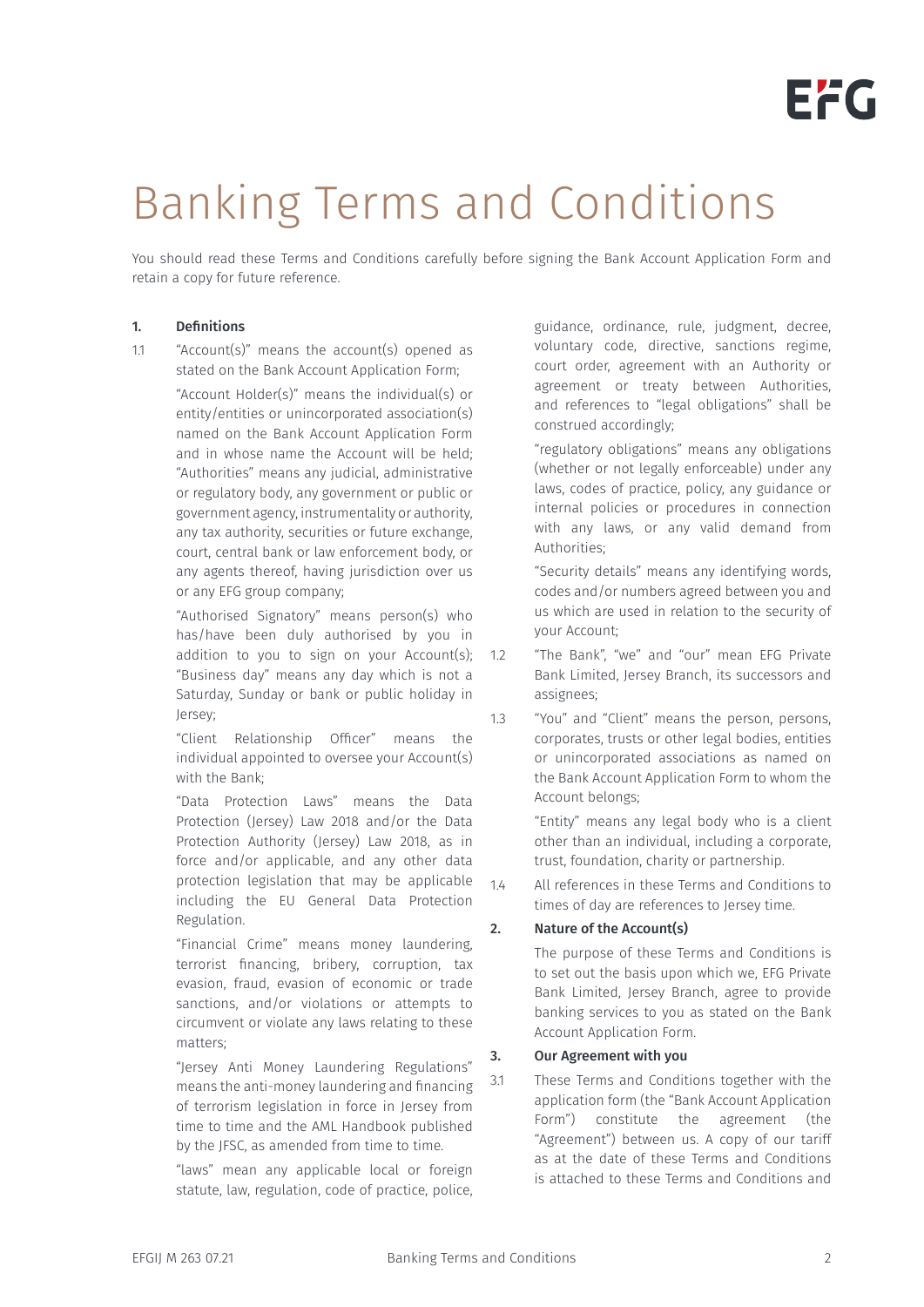our tariff may be varied from time to time in accordance with Term 18. This Agreement comes into effect and you accept these Terms and Conditions upon our receipt and acceptance of a copy of these Terms and Conditions and the Bank Account Application Form duly completed and signed by you. We will provide additional copies of these Terms and Conditions and our most recent tariff at any time you ask for them.

- 3.2 This Agreement supersedes any earlier Banking Terms and Conditions between us unless otherwise agreed in writing by the Bank.
- 3.3 An Account is required prior to the Bank providing any loan, investment or other service to you.
- 3.4 The Account is provided by EFG Private Bank Limited, Jersey Branch. Our business address is 44 Esplanade, St Helier, Jersey, JE1 3FG.
- 3.5 EFG Private Bank Limited, Jersey Branch is regulated by the Jersey Financial Services Commission ("JFSC") of PO Box 267, 14-18 Castle Street, St Helier, Jersey JE4 8TP. EFG Private Bank 5.5 Limited, Jersey Branch is authorised to carry on deposit taking business and notified for money service business.

## 4. Changing your mind

- 4.1 If you are not happy with your choice of 5.6 Account(s) in the 14 day period starting from the date you open your Account(s), you may switch your Account(s) to a different Account(s) or close your Account(s), in which case we will return your money together with or reduced by any accrued interest (paid or charged) to date. Any notice that you wish to switch or close your Account(s) should be sent to our business address as set out in Term 3.4. If you close your Account(s), you will still be liable in respect of payments made from your Account(s) before it is closed.
- 4.2 If you notify us that you wish to change your mind in the 14-day period, the 30 day closure notice requirement referred to in Term 22.2 will not apply and no penalty will be charged.
- 4.3 If you exercise your right under Term 4.1 to switch or close an Account in respect of a fixed term deposit no interest will be payable by the Bank in respect of the period prior to closure of the Account. However, the Bank may make a charge equivalent to the prevailing market cost of cancelling said deposit.

## 5. Opening the Account

- 5.1 We have a duty under Jersey Anti Money Laundering Regulations to obtain detailed information concerning persons who wish to open an Account with us. Please note that we are unable to open an Account for you until we have received certain required information and related documents.
- 5.2 To open an Account, you are required to complete and sign the Bank Account Application Form. You must provide us with evidence of identity and address, authority to obtain a bank reference and any other information as we may require.
- 5.3 We reserve the right to decline to open an Account for any reason and our decision will be final.
- 5.4 You agree to provide any further information or documentation we may require once your Account is opened to meet our ongoing legal/ regulatory obligations.
- The signatures that you provide on the Bank Account Application Form may be checked and verified by reference to another bank or party acceptable to the Bank and/or by reference to a signed passport and/or similar document.
- Where the Client is a company or other legal entity such as a partnership, the Client must provide a certified true copy of its certificate of incorporation (or its equivalent as relevant) and a certified true copy of a resolution or extract resolution of the company or partnership resolving to appoint the Bank as its bankers and nominating signatories to the Account together with the Client's memorandum and articles of association, statutes or other constitutional documents, including appointments of directors (or equivalent) and a recent set of signed audited accounts. Details of shareholders or partners or similar, including a current copy of the share register or membership list is required. We may require additional information concerning the owners, controllers and/or beneficiaries of the Client where this is not evident from the documents provided above.
- 5.7 Where the Client is a trust or foundation, the trustees or founders must provide a certified true copy of a resolution or extract resolution appointing the Bank as bankers to the trust/ foundation together with documents confirming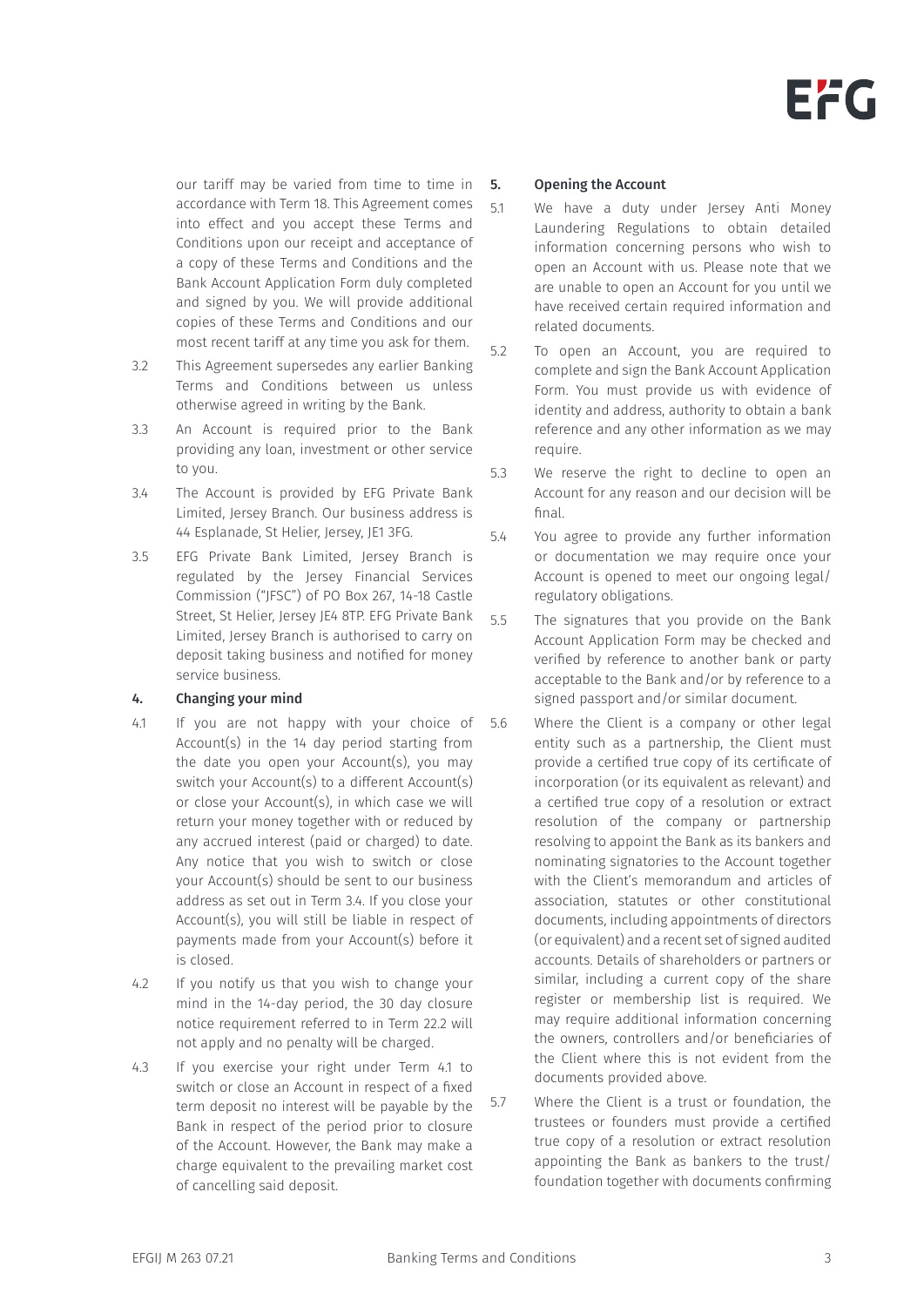the appointment of trustees/controllers. The trustees/controllers are also required to provide details of the settlor(s) of the trust and any protector(s) of the trust together with details of the beneficiaries to the Bank to satisfy Jersey Anti Money Laundering Regulations.

- 5.8 Where the client is any other type of entity or unincorporated association not referred to above, the Client will be required to provide documents to show who the founders, controllers and/or beneficiaries are in a format acceptable to the bank.
- 5.9 Where any documentation supplied under Terms 5.2 to 5.8 is in a language other than English, the Bank may require you to provide an appropriately certified translation of such documentation into English.
- 5.10 Sole and joint Accounts are for personal use and are not to be used for business purposes.
- 5.11 We reserve the right to impose maximum or minimum Account balances.

## 6. Joint Accounts

- 6.1 An Account may be opened in joint names subject to completion of the Bank Account Application Form by each proposed Account Holder.
- 6.2 In relation to joint Accounts, you are required to specify in the Bank Account Application Form whether we should act on instructions from one Account Holder, every Account Holder or any other permutation of Account Holders and Authorised Signatories.
- 6.3 Each joint Account holder will be jointly and severally liable under the Terms of this Agreement. This means that the Bank can pursue any or all of the Account Holders in respect of any amount owed to the Bank in respect of the Account.
- 6.4 If one joint Account Holder is unable to pay any sums due, the other Account Holder(s) will be required to make payment.

## 7. Authorised signatories

7.1 For sole or joint Accounts

If any Authorised Signatory gives instructions which conflict or appear to conflict with 7.9 instructions given by another Authorised Signatory, we may refuse to accept or act on any such instructions until the instructions are confirmed, withdrawn or otherwise cancelled with the authority of all the Account Holders.

The Account Holder(s) may appoint additional Authorised Signatories as stated on the Bank Account Application Form or the Bank's request form. The Bank requires due diligence on any Authorised Signatory in the format prescribed by us. We reserve the right to decline any application for an Authorised Signatory and our decision will be final. The Account Holder(s) remain legally responsible for the Account.

7.3 An Authorised Signatory must be of legal age (at least 18 years of age). They will be given the power to sign, transact and give instructions on the Account in accordance with these Terms and Conditions.

7.4 An Authorised Signatory does not own the Account balance and in the event of death, bankruptcy or incapacity of the Account Holder(s), if no Account Holder(s) remain, an Authorised Signatory will have no authority to operate the Account.

7.5 We will remove any Authorised Signatory upon receipt of written instructions from the Account Holder(s) or from the Authorised Signatories themselves.

7.6 If any joint Account Holder informs us of a dispute between any of the joint Account Holders, we may treat such information as revoking the authorities provided under the mandate for the Account. In that event, any further transactions, including payments by standing order, will need the authority of all the joint Account Holders, and the use of additional services or facilities, as relevant, may be suspended.

7.7 For corporate entities, trusts and other legal bodies

> An Authorised Signatory can be added to the Account on written instruction accepted by the Bank from the directors, partners, trustees or appointed controllers. We will require sight of the board resolutions or equivalent confirming the addition.

7.8 An Authorised Signatory will not be able to operate the Account until the required due diligence has been received to the Bank's satisfaction.

We will remove any Authorised Signatory upon receipt of written instructions from the directors, trustees or appointed controllers or from the Authorised Signatory himself.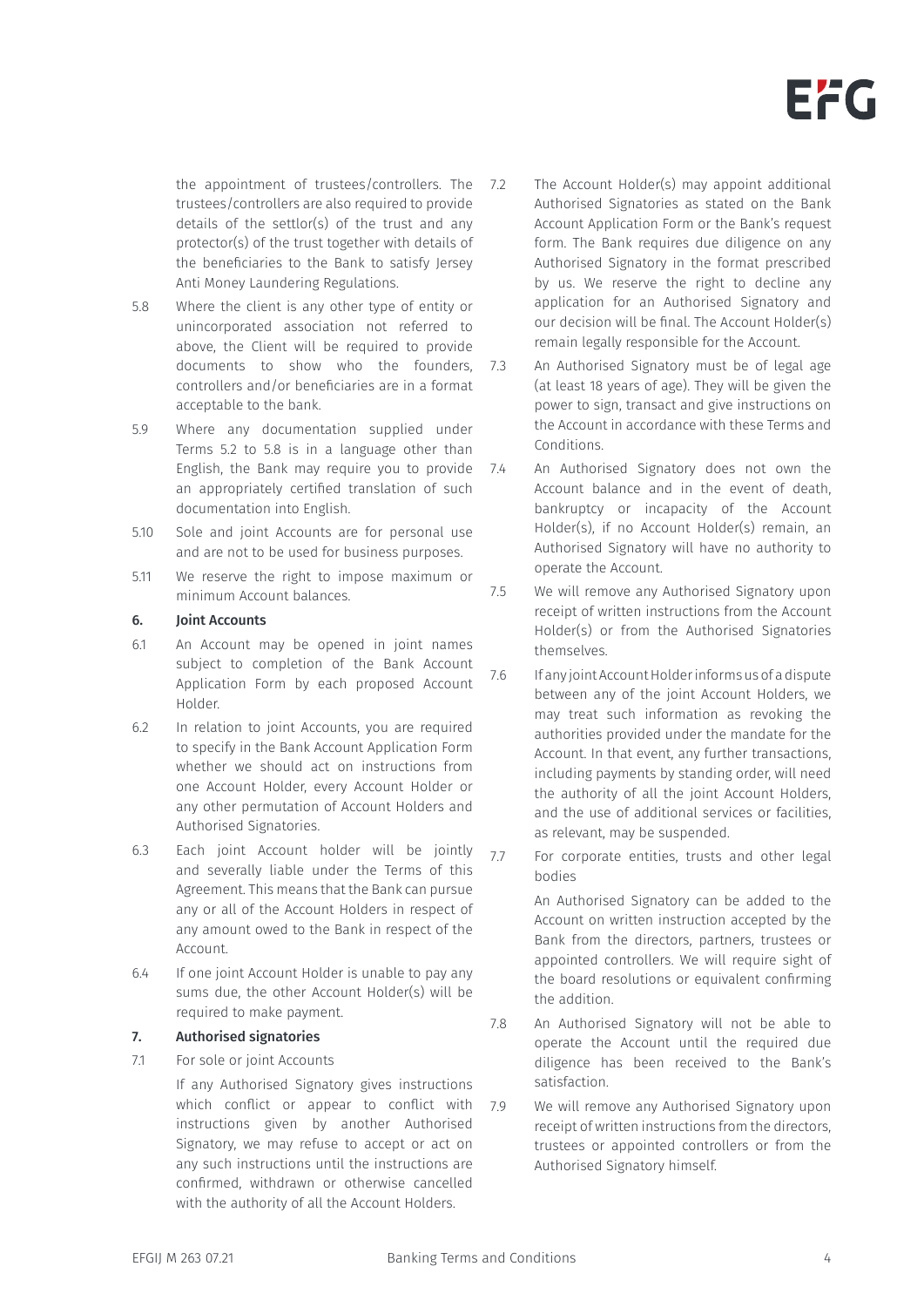## 8. Accounts with Minors

- 8.1 A minor is a person who has not yet reached legal age (being 18 years of age for persons domiciled in Jersey). We will not allow a minor to hold a sole Account in their name or to act as an Authorised Signatory. A minor can be a joint Account Holder with an adult; however, the adult is legally responsible for the Account. Only an adult can sign on the Account and minors are not allowed to transact or sign instructions. Identity documentation will be required for minors and must be provided with the Bank Account Application Form.
- 8.2 When a minor reaches legal age, they will be required to write to us to confirm if they wish to become a legal party to the joint Account. If so, a new Bank Account Application Form will be required, signed by all Account Holders, along with fresh evidence of age, identity and address. All parties will need to adhere to the Terms and Conditions that are in force at that time and will become jointly and severally responsible for the Account.

Alternatively, when the minor reaches legal age, they may wish to change the account to their sole name. If so, a new Bank Account Application Form and Terms and Conditions will be required in their sole name, along with fresh evidence of age, identity and address. A letter will need to be signed by the individual being removed from the Account confirming that they should be removed and that they have no claim on the remaining assets, and no further liabilities from the date of the letter.

#### 9. Operating the Account

9.1 For sole or joint Accounts we may accept instructions signed or given to us by you or an Authorised Signatory to deliver, accept and/or act on your behalf in all transactions including providing a loan, overdraft or other financial facilities in accordance with the Bank Account Application Form. Where the Account Holder is an entity we will accept instructions from the Authorised Signatories. We will only treat instructions as received by us when they have been received by us and are authorised in accordance with the signing powers set out on the Bank Account Application Form, as updated from time to time. For example, for an Account held in joint names requiring both Account Holders to authorise the making of a

payment from the Account, we will only treat an instruction to make a payment as received when both Account Holders have authorised the payment to be made.

You authorise us to process all cheques and other instructions for payment, signed or given by you or an Authorised Signatory in accordance with the signing procedures specified in the Bank Account Application Form whether the Account is in debit or credit and without prejudice to the Bank's right to refuse to allow any unauthorised overdraft.

9.3 The Bank may request additional information about any transaction on your Account to meet our legal and regulatory obligations and you agree to provide such information to us.

- 9.4 We reserve the right to withhold or suspend payments to or from your Account in our sole and absolute discretion and without giving any reason or being liable for any loss that may be occasioned thereby. For example, this may include but is not restricted to where we consider it necessary to comply with legal or regulatory obligations or have reason to believe that the monies are linked to criminal activities or if we have reasonable grounds to believe that your security details have not been kept safe or to suspect the unauthorised or fraudulent use of your security details.
- 9.5 Notwithstanding and without limiting Terms 9.3 or 9.4, we may take any action we consider appropriate in our sole and absolute discretion to meet our legal or regulatory obligations in connection with the detection, investigation and prevention of Financial Crime ("Financial Crime Discretionary Action") which may include but is not limited to:
	- screening, intercepting and investigating any instruction, communication, drawdown request, application for banking services, or any payment sent to or by the Account Holder(s) or on their behalf;
	- investigating the source of or intended recipient of funds;
	- combining Client information with other related information in our possession;
	- making further enquiries as to the status of a person or entity, whether they are subject to a sanctions regime, or confirming the Account Holder's identity and status;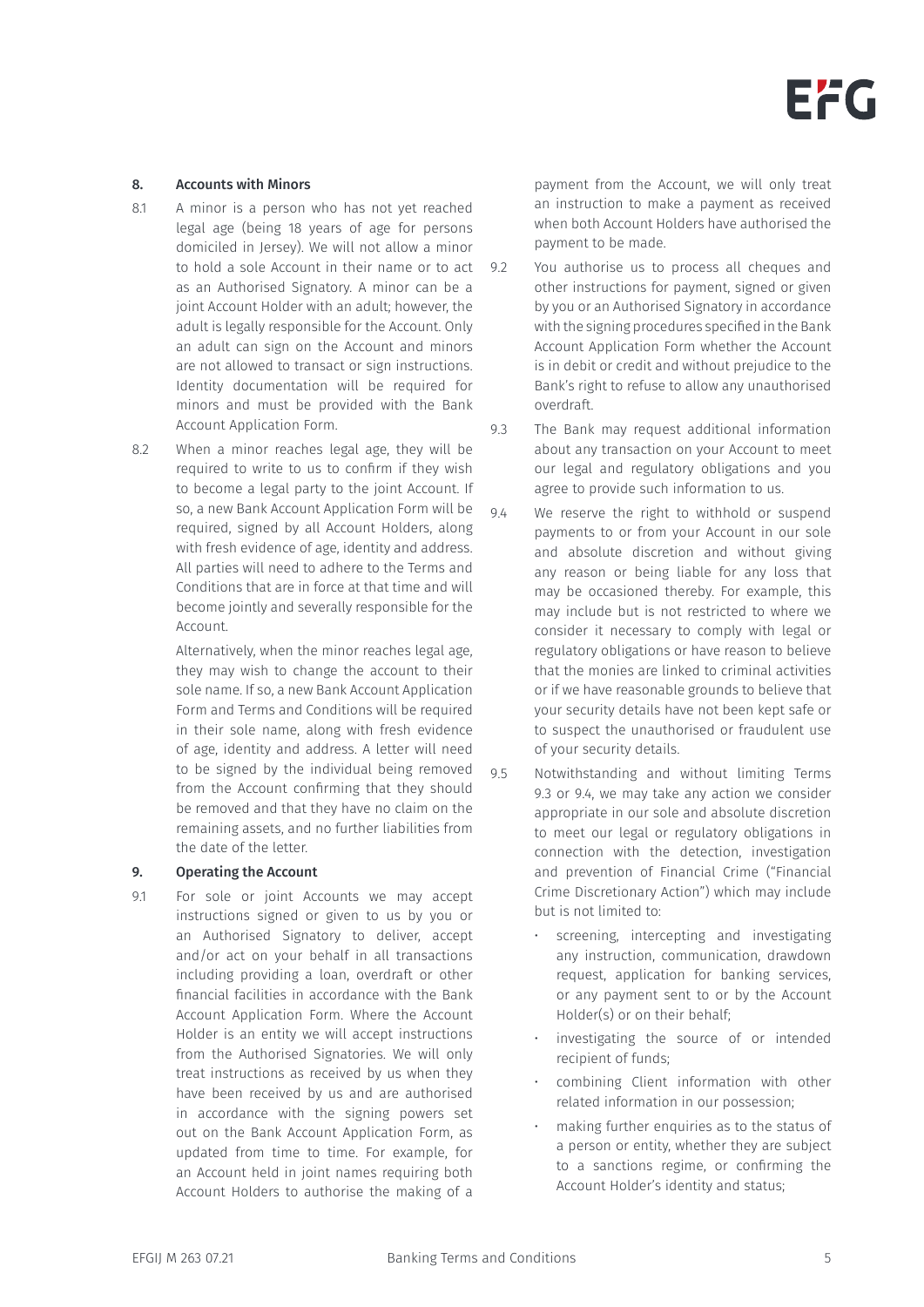

- consulting with, and/or seeking consents from, the Authorities in relation to the execution by us of any instruction, communication, drawdown request, application for banking services, or any payment sent to or by the Account Holder(s) or on their behalf; and/or
- withholding or suspending payments to or from your Account, including (without limitation) where such consent sought from the Authorities is not granted but no formal freezing order is in place.

You acknowledge and agree that any Financial Crime Discretionary Action carried out by us may result in us delaying, blocking or refusing any payment or the provision of all or part of the banking services in accordance with the Agreement (including, for the avoidance of doubt, closing your Account in accordance with Term 22) and we shall not be liable to the Account Holder or any third party in respect of any losses or costs suffered or incurred by, or any action or suit brought by, the Account Holder or a third party in connection with any Financial Crime Discretionary Action or such consequences thereof.

- 9.6 We may notify you before taking any action contemplated in Term 9.4 or 9.5 and tell you our reasons for doing so unless we are unable to contact you or to do so would, in our sole and absolute discretion, be unlawful or compromise our security procedures. If we are unable to contact you beforehand, we will, where possible, contact you and tell you our reasons afterwards.
- 9.7 Sole and joint Account Holders must notify the bank in writing if they have changed their residential or mailing address. The Bank will require a letter signed by the individual whose address has changed stating the new address, along with an original or certified copy of a recent utility bill or bank/credit card statement showing your new address.
- 9.8 Corporate or other Entity account holders must notify the bank in writing if there has been a change to any of the following, and should supply a certified copy of all relevant documentation to support these changes:
	- Mailing address
	- Company/entity name
	- Shareholder or additional settlor to a trust
- New beneficiaries
- Directors/trustees/controllers/protectors/ signatories.

The Bank reserves the right to suspend all transactions on the account until certified copies of documents are received to support any of the above changes.

## 10. Payments into your Account

10.1 You may make payments into the Account by:

- personal cheque in Sterling payable to the Account Holder which is drawn on a UK bank or building society and which is paid through the UK clearing system. Cheques that are crossed "account payee" can only be paid into an Account held in the name of the payee and cannot be endorsed or paid into another Account.
- personal cheque drawn on a foreign bank in any currency and payable to the Account Holder. Foreign cheques will be sent to the bank which has issued the cheque for payment;
- banker's draft;
- electronic transfer from a third party bank (e.g. SWIFT, CHAPS, BACS or Faster Payment); or
- a transfer from another account which you hold with us.
- 10.2 Personal cheques in Sterling which are drawn on a UK bank or building society and which are paid through the UK clearing system will be credited to your Account and available for withdrawal once they have cleared. The amount of any personal cheque in Sterling which is drawn on a UK bank or building society and which is paid through the UK clearing system which you pay into your Account will be credited to your Account and be available for withdrawal four Business days after you have paid the cheque in but this does not necessarily mean that the cheque has been paid by the paying bank. If the cheque is returned without being paid after we have credited your Account with the amount of the cheque, we may debit your Account by the amount of the cheque unless six Business days have passed since you paid the cheque into your Account. After six Business days have passed, we will not take the money out of your Account unless you have been party to fraud. Personal cheques drawn on a foreign bank will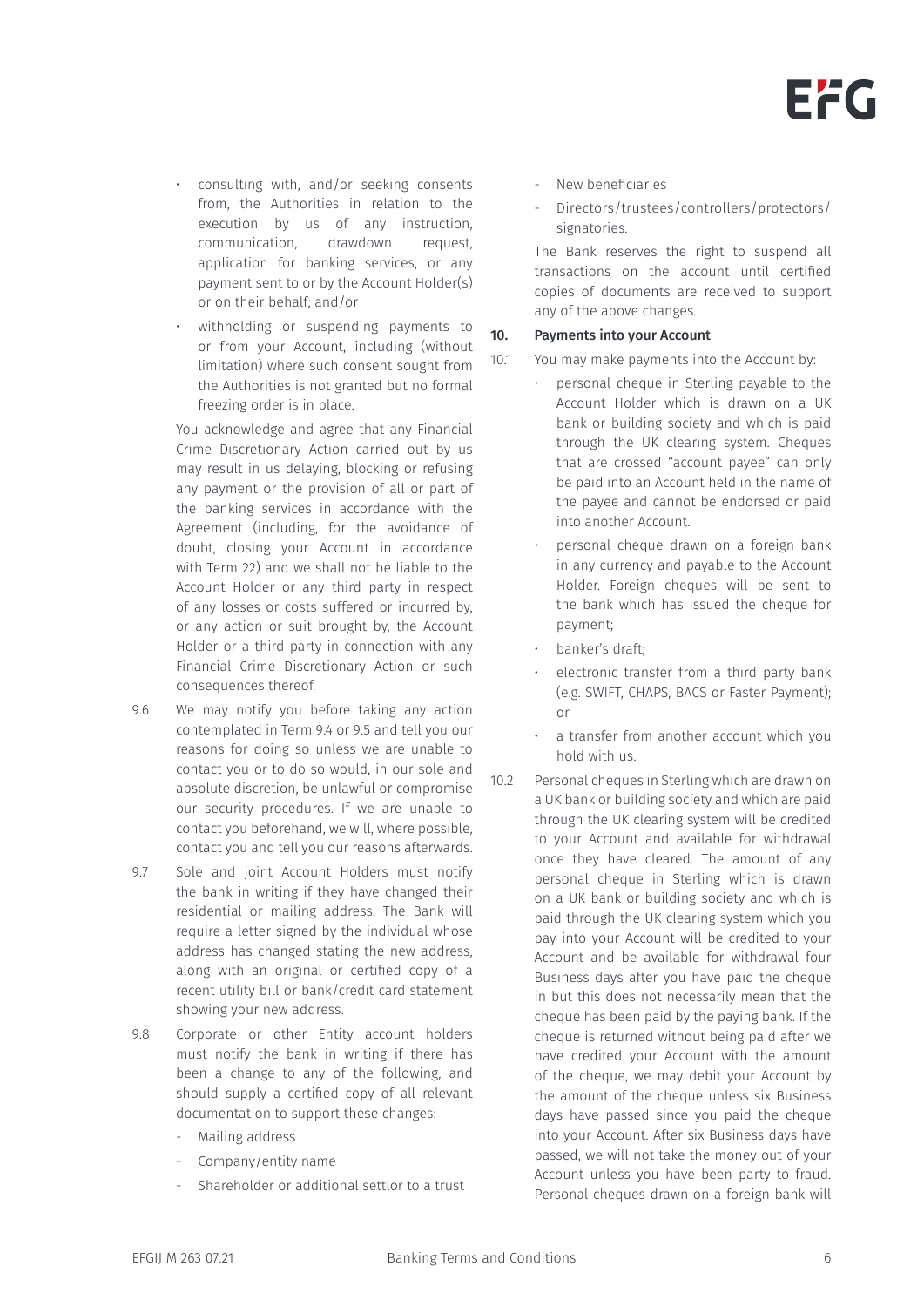

be credited to your Account and available for withdrawal as soon as we receive the relevant amount from the foreign bank which has issued the cheque.

- 10.3 To the extent permitted by law from time to time we may alter the way we clear cheques, and this may include but will not be limited to:
	- permitting cheques to be paid in by sending an image of the cheque (for example using an application or other technology which we accept);
	- introducing a faster clearing process which will lead to some cheques being cleared within 2 working days:
	- clearing cheques using an image of the cheque rather than a paper version meaning that we will not receive the physical, original paper cheque and cannot provide paper copies of the cheque.
- 10.4 Where we receive electronic transfers into your Account the funds will be credited to your Account and made available to you for the value date of those funds.
- 10.5 When a payment is made into your Account, any deposit interest (paid or charged) will accrue on the amount paid in from the time that the amount is credited to your Account and available for withdrawal in accordance with Terms 10.2 to 10.4.
- 10.6 We cannot be held responsible for delays in crediting your Account where incorrect or incomplete information has been supplied by the remitter. We may have to return the funds to them where the relevant details have not been supplied.
- 10.7 In accordance with anti-money laundering procedures, funds transfers can only be accepted if the Account Holder is explicitly named (for example, we cannot accept cheques made out to "the account holder").

## 11. Withdrawals and payments from your Account

11.1 To make a withdrawal or payment from your Account you must instruct us in writing, by telephone to our office or in person at our office or by secure e-mail using our e-banking service. If you have used e-mail to provide written instructions, you accept the risks of communicating to us in this way as outlined in Term 21.

- 11.2 We may refuse to act on your instructions in our sole and absolute discretion and without giving any reason or being liable for any loss that may be occasioned thereby. For example, this may include but is not restricted to where:
	- We have reason to believe the instructions were not made by you or we suspect that they have been fraudulently made;
	- Your instructions are unclear or incomplete;
	- The instructions would be contrary to laws or regulations that apply to us or the Account.
	- We choose to do so in accordance with Terms  $94$  and  $95$ .

We reserve the right to refuse payment where there are insufficient funds in your Account, or the payment would result in the balance of your Account exceeding any overdraft limit currently in force.

11.3 If you want us to make a payment from your Account to another person you must provide us with details of the name of the payee and the sort code and account number (or international bank account number (IBAN)) or equivalent details of the payee's account to which you wish the payment to be made. You should also tell us the amount of the payment and the currency in which the payment is to be made and, if you hold more than one Account with us, which Account you would like the payment to be made from. Where you do not supply the correct payment details (for example, you provide the wrong account number or sort code for the payee), we will not be liable for failing to make a payment or making a payment incorrectly on the basis of the information which you provide to us, but we will make reasonable efforts to recover the payment if you tell us that the payment has not been received. You will be required to pay a fee to cover our costs of attempting to recover any payment which we make from your Account where you have provided incorrect payment details.

11.4 The time of receipt of any instruction which you give us will be the time we receive your instruction unless it is an instruction to make a payment in the future (refer to Term 11.5) or unless the instruction is received by us after 15:30 on a Business day or on a day which is not a Business day, in which case the instruction will be treated as received by us at the start of the next Business day.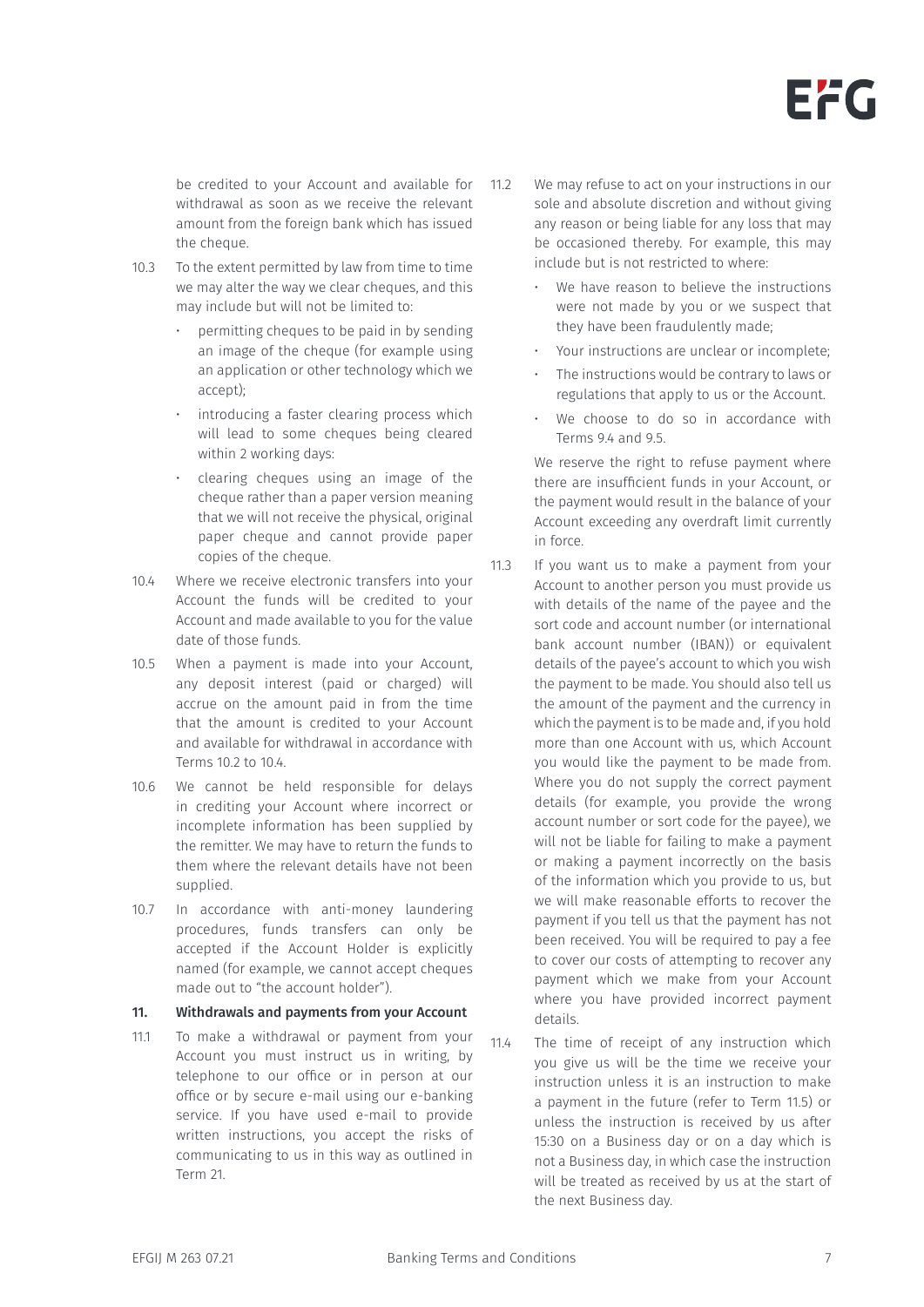- 11.5 If you instruct us to make a payment in the future, your instruction will be treated as received by us on the date on which the payment is to be made by us to the recipient's bank. If you instruct us to make a payment from your Account to another person with a particular "value date" then we will make the payment in time for it to be received by the recipient's bank in time for it to be credited to the recipient's account on the value date you have specified (in respect of which the timescales for doing so are set out in Terms 11.7 and 11.8) and your instruction will be treated as being received by us on the date that we make the payment to the recipient's bank. If you instruct us to make a payment from your Account with a particular value date, we will debit the amount from your Account on the date when we make payment to the recipient's bank but interest (to be paid or charged) will continue to accrue on the amount of the payment until the value date.
- 11.6 With the exception of payments to be made in the future, you cannot cancel an instruction to make a payment from your Account once it has been received by us unless we agree this with you. In relation to instructions which you have given us to make a payment from your Account in the future you may not cancel this instruction after the end of the Business day before the date on which the payment is to be made. If you wish to cancel a payment from your Account you can do this by writing to us, telephoning us or sending us a secure e-mail using our e-banking service. We will endeavour to carry out any request to stop any cheque which you have written if we have not already paid the amount of the cheque to the payee's bank. We will make a charge for stopping any cheque which you have written and details of our charges for doing this are set out on our tariff.
- 11.7 Where you instruct us to make a payment from your Account in Sterling or Euro, and such payment is to be made to a recipient in the United Kingdom or within the European Economic Area (EEA), we will pay the bank at which the recipient's account is held by the end of the third Business day following the day on which we receive your payment instruction. For payments to accounts held within the EEA which are not made in Euro or Sterling, we will pay the bank at which the recipient's account is held by the end of fourth Business day following

the day on which we receive your instruction. For payments to countries outside the EEA, different payment timescales will apply and details are available upon request from your Client Relationship Officer.

- 11.8 Where you instruct us to make a payment from your Account which involves a currency conversion between Sterling and Euro, we will pay the bank at which the recipient's account is held by the end of the third Business day following the day on which we receive your payment instruction provided that the recipient's account is held in the United Kingdom or another EEA country and the payment is made in Euro. For payments involving other currency conversions different payment timescales may apply.
- 11.9 Where a payment from your Account is initiated by a Direct Debit, under the Direct Debit Guarantee we will immediately refund you the full amount of any payment made from your Account following any error made by ourselves or the originator.
- 11.10 We will not be liable to you for any loss in respect of a payment from your Account which you have not authorised us to make, or which has been incorrectly paid, unless you notify us without undue delay on becoming aware of the unauthorised or incorrect payment and, in any event, not later than 13 months after the date that the payment is made from your Account. This does not affect your rights under the Direct Debit Guarantee Scheme. You can notify us of any unauthorised transaction on your Account in writing, by telephone or by secure e-mail using our e-banking service. Where we make a payment from your Account that you have not authorised and you have notified us without undue delay after becoming aware of this, we will refund the amount of the unauthorised payment and, where applicable, restore your Account to the position it would have been in if the unauthorised payment had not taken place.
- 11.11 We accept responsibility for making payments from your Account correctly. We are liable if payments are made incorrectly unless we can prove that the bank at which the recipient's account is held received the payment in accordance with the timescales referred to above. If we make a payment incorrectly, we will, on request, make efforts to promptly recover the payment and will notify you of the outcome.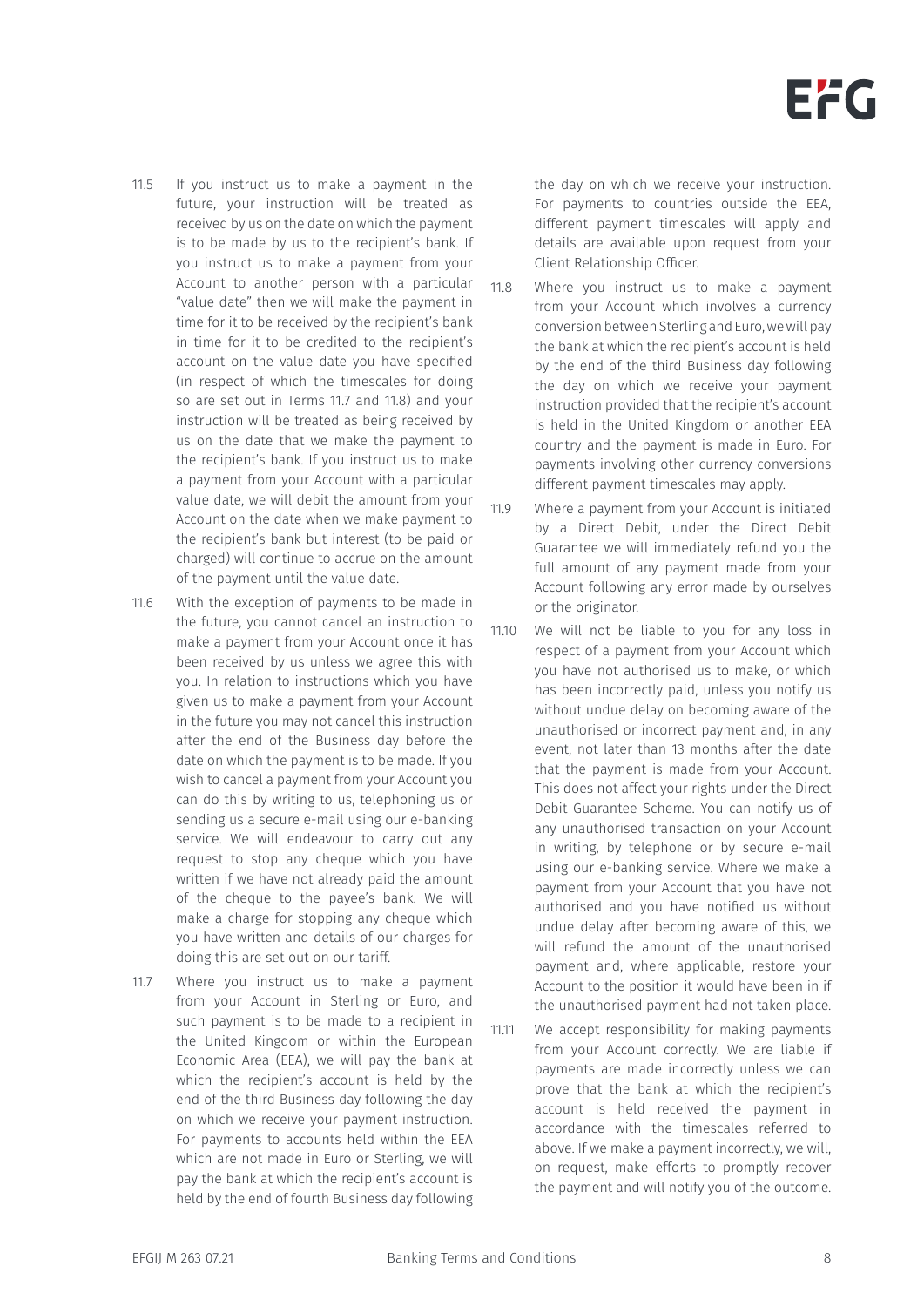Where we are liable for making an incorrect payment from your Account we will without undue delay refund the amount of the unpaid payment and, where applicable, restore your Account to the position it would have been in had the incorrect payment not taken place (for example, by refunding any charges or refunding or crediting any interest).

- 11.12 If you have been issued with a debit card or credit card or charge card linked to your Account, you authorise us to deduct from your Account the value of transactions which you have paid using your card. We will deduct these amounts on the day on which we receive notification of the relevant transactions or, if that day is not a Business day, on the next Business day.
- 11.13 If you write a cheque to be paid from your Account, you must put the actual date on it. If you write a future date on it, we may still pay the cheque and will not be liable to you for any loss which you suffer as a result.
- 11.14 You must not alter or delete any of the printed words on your cheques, but we may still pay a cheque even if you have changed or deleted any of the printed words.
- 11.15 We may pay a cheque which you have written even if the date on the cheque is more than six months ago.
- 11.16 Cheques which you have not used belong to us and we may ask you to return them to us. For example, we may ask you to return any unused cheques to us if your Account is closed or if we believe that the cheques are being used by someone else or if we need to replace them for technical, security, legal or regulatory reasons.

## 12. Overdrafts

- 12.1 On your request, we may grant an overdraft or loan facility on your Account. The terms and conditions for such a facility will be covered under a separate agreement. Any overdraft which we grant you will be repayable by you on our demand.
- 12.2 If your Account becomes overdrawn and an overdraft facility has not been agreed in advance or you exceed an agreed overdraft limit already in place, we can charge a fee and higher interest rates will apply as stated on our tariff in force from time to time.
- 12.3 The Bank reserves the right to withdraw any on 14.3 demand facility with immediate effect. If the Bank does so, you will be liable to repay any

amount which you have borrowed immediately, together with any applicable interest and charges.

- 12.4 Interest rates applicable to overdrafts are set by reference to the Rate Sheet published on the Bank's website (https:/[/www.efgl.com/](http://www.efgl.com/) Our-solutions/Products-andservices.html). The Bank's relevant Reference Rate will be automatically adjusted when there is a change to the market standard reference rate on which the Bank's Reference Rate is based. If the basis of calculating the Bank's relevant Reference Rate changes we will normally give you at least two months' advance notice of this, unless the change is favourable to you, in which case the change will be effective as at the date of the notice or such later date as may be specified.
- 12.5 Where debit interest (paid or charged) is applied, interest will continue to accrue (and will therefore increase the amount owed) until any overdrawn amount is cleared together with the interest charged on it.

## 13. Service Charges

- 13.1 Each Account and any instructions accepted by us shall be subject to our service charges. Details of our current service charges are set out on our tariff. Details of our current tariff and applicable interest rates are attached to these Terms and Conditions and are also available from us on request.
- 13.2 You shall pay when due, and the Bank shall be entitled to debit from your Account, interest and charges calculated and due in accordance with the Bank's interest rates, service charges and tariffs.

## 14. Interest and Tax

- 14.1 If you hold more than one Account with us, each Account will be treated separately for the purposes of calculating interest and tax.
- 14.2 Credit and debit interest on Accounts is calculated daily by applying the appropriate rate of interest to the cleared balance on the Account as at the end of each day. Interest is applied quarterly in arrears on the first day of the following quarter unless otherwise agreed with you. If you close your Account, any accrued interest will also be applied to your Account on the date you close your Account.
	- Interest rates may be positive, zero or negative. Deposit interest rates are published on our rate sheet for deposit products that can be provided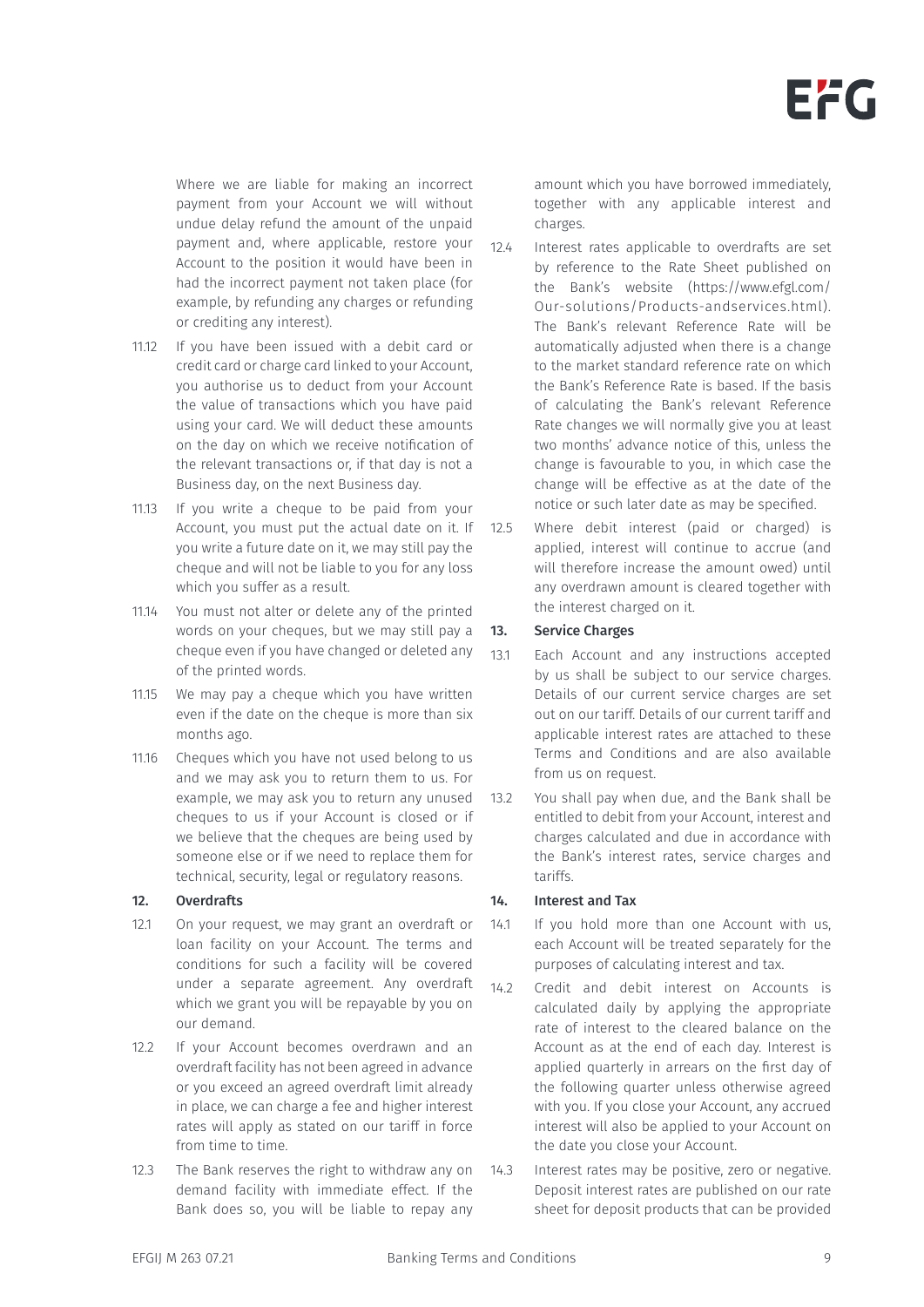upon request by your Client Relationship Officer. Current Account rates, the EFG Bank Rate and the Reference Rate are made available on the Bank's website (https:/[/www.](http://www/) efgl.com/Oursolutions/Products-and services. html).

- 14.4 We may make such deductions from the Account in respect of taxation as are required by law to be made.
- 14.5 Where these Terms and Conditions refer to any particular tax treatment or rate of interest which is payable, that treatment or rate may depend on your individual circumstances and may be subject to change in the future. You may be liable for taxes or costs which are not paid via us or imposed by us. If you are unsure about your tax position you should consult your professional adviser.
- 14.6 Where we make a payment from your Account or receive a payment into your Account which involves a currency exchange, we will convert the relevant currencies at our prevailing rate at the time the payment is made or received. Details of how our prevailing rate is calculated are set out on our tariff.

## 15. Protecting your Account

- 15.1 Any debit, credit or charge cards issued by the Bank to the Account holder/s (whether EFG branded or third party branded) will be subject to card specific agreements and the associated terms and conditions for those cards.
- 15.2 If you have reason to believe that your Account has been accessed by an unauthorised person or is subject to unauthorised use you are required to contact us immediately so that we can take appropriate action. You should also report any suspected or actual misuse of your Account and/ or card to the police and co-operate with any investigation to recover or prevent further losses.

## 16. Complaints

- 16.1 If you have a complaint in respect of our services, you should, in the first instance, inform your Client Relationship Officer. Alternatively, you can write to EFG Private Bank Limited, Jersey Branch Compliance Department at 44 Esplanade, St Helier, Jersey, JE1 3FG. We have internal procedures in order to investigate any complaint that may be made against us.
- 16.2 Complainants who are not satisfied with the response received can refer certain categories of complaints to the Channel Islands Financial Ombudsman (CIFO). CIFO relevant complaints

are restricted to acts in the course of relevant financial services business provided in or from within Jersey since 1 January 2010. Certain classes of business that are not appropriate to be covered by the Ombudsman have been exempted by The Financial Services Ombudsman (Exempt Business) (Jersey) Order 2014. Financial services business eligible for consideration by the Financial Ombudsman.

## 17. Compensation

17.1 EFG Private Bank Limited, Jersey Branch is a participant in the Jersey Bank Depositors Compensation Scheme. The Scheme offers protection for eligible deposits of up to £50,000. The maximum total amount of compensation is capped at £100,000,000 in any 5 year period. Full details of the Scheme and banking groups covered are available on the States of Jersey website [www.](http://www/) gov.ie/dcs, or on request.

## 18. Amendments

- 18.1 We may amend these Terms and Conditions and our tariff for any reason at our absolute discretion by giving you notice in writing. We will inform you about any proposed amendments by post or statement notification.
- 18.2 We will inform you about such changes at least one month before making the change. If we notify you about any such changes, you will have the right to close your account immediately and without penalty before the date that the changes are due to take effect.

## 19. Our communication with you

19.1 We will send you statements of your Account monthly, quarterly, half yearly or annually as stated by you on the Bank Account Application Form. The statement will show all movements on your Account, including payments which have been made from or into your Account, interest credited or charged and any charges which have been debited from your Account during the period covered by the statement where these have not been set out in any transaction confirmation which we send you. You may contact us to change the frequency of your statement. You can also contact us to request a current statement of your Account once each calendar month, which we will provide without charge. If you request statements more frequently than monthly, or if you request duplicate statements which have already been provided to you, we will charge for this service.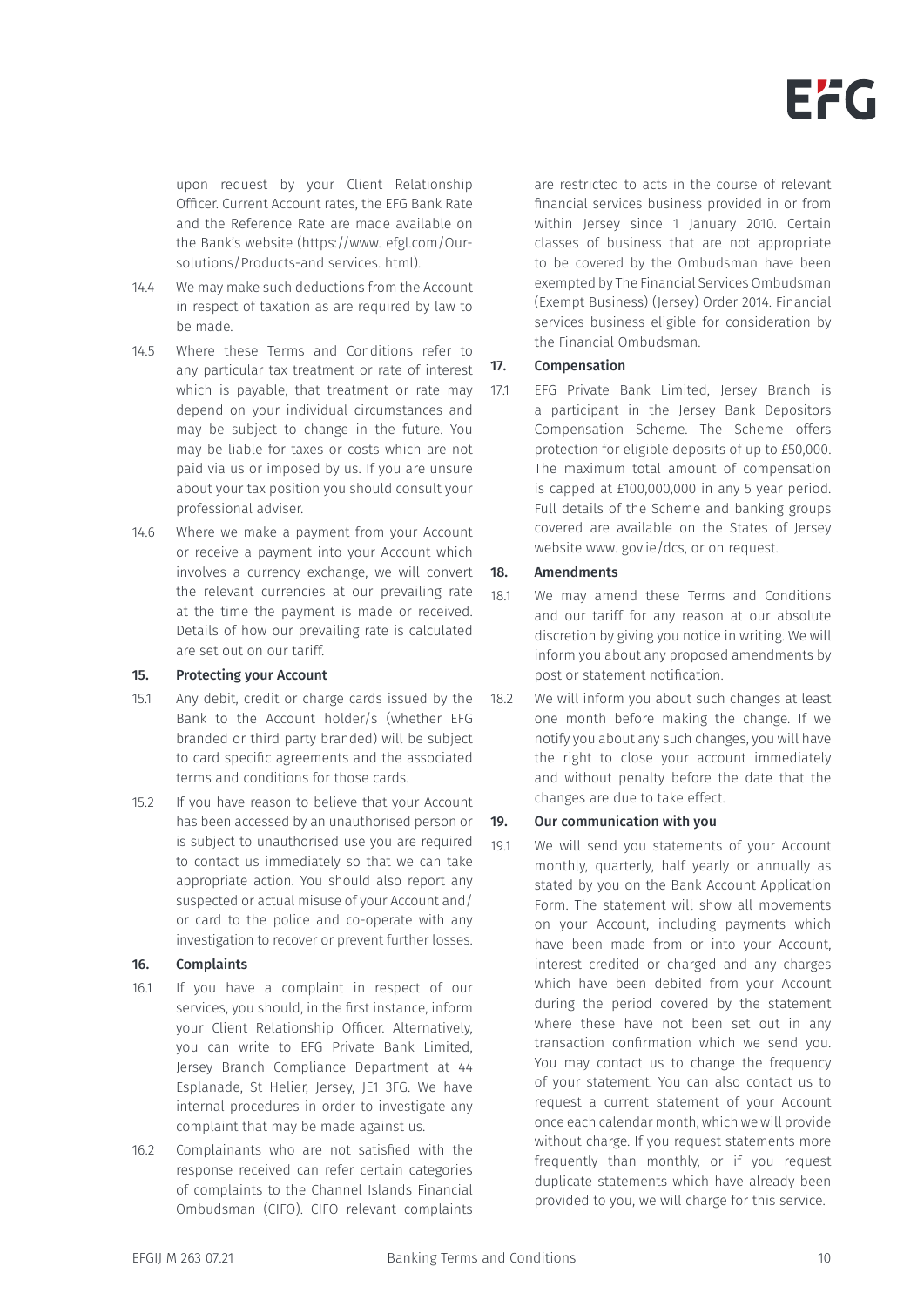Details of our charges for providing duplicate statements are set out in our tariff.

- 19.2 It is your responsibility to check the accuracy of the statement(s). If there is an entry that appears to be wrong, you must notify us promptly so that we can take appropriate action.
- 19.3 We may contact you by e-mail or fax if you have signed the appropriate disclaimer. You accept that the privacy and security of communication by e-mail cannot be guaranteed as it is subject to inherent security risks such as unauthorised interception or modification. In addition, you accept that delivery of e-mail is not guaranteed.

#### 20. Your communication with us

- 20.1 All notices regarding amendments or changes to your Account, to an Authorised Signatory and/ or Account holder(s) must be in writing and must be be:
	- • delivered or posted to us at our office at 44 Esplanade, St Helier, Jersey JE1 3FG, or
	- sent by e-mail using the appropriate bank document; or
	- submitted through our e-banking service.
- 20.2 We reserve the right not to execute an instruction received by e-mail, using an electronic signature or from a mobile telephone until we have confirmed the authenticity of the instruction, normally by undertaking a call back to the account holder. The Bank will not be liable for any loss you might suffer as a result of making any such confirmation and any delay in executing the instruction as a result of making such confirmation.

#### 21. Telephone calls and Emails

- 21.1 Telephone calls between us may be recorded and monitored in order to improve the services provided by us, and in the interests of security and resolving disputes. Any recording will remain our property.
- 21.2 If you use e-mail or telephone to contact us, we will not be responsible if anyone intercepts your message/ conversation with us. You should also take reasonable care to ensure your calls are not overheard by others.
- 21.3 The Bank does not recommend email, including electronically signed documents, for confidential information.
- 214 The Bank will not accept the use of SMS/ text messages regarding the operation of your account.
- 21.5 The Bank will only accept instructions in relation to the operation of your Account by email if you have signed the Bank's disclaimer and email indemnity in respect of the use of email in relation to the operation of the Account.
- 21.6 If you decide to use our e-banking service, separate terms and conditions apply. These terms and conditions are available on request.

#### 22. Terminating the relationship

- 22.1 The Bank is released from all obligations including the payment of any cheque following the closure of your Account with us. Any credit received after the Account has closed will be returned to the remitter.
- 22.2 When you wish to close your Account

Except where your Account is an account for a fixed term deposit (in which case you may not close your Account except in accordance with Term 4.3), you can at any time upon 30 days' written notice to us in accordance with signing powers given on the Bank Account Application Form terminate this Agreement and close your Account (except in relation to payments to be made into and out of the Account by us if you have any fixed term deposit or investment products with us as described below) provided that:

- (a) you return all cards and unused cheques issued on your Account;
- (b) you repay any money you owe to us, including the amount of any cheques, card transactions or other payment instructions you have made, and any charges or interest incurred which we have not taken out of your Account;
- (c) you inform all third parties with whom you have arranged direct debits and standing orders of the closure of your Account; and
- (d) all debits and liabilities on the account have been cleared. We will forward any remaining credit balance on your Account as at the date of expiry of any notice given by you in accordance with this Term 22.2 to you after the deduction of all outstanding charges or liabilities. If you terminate this Agreement in accordance with this Term 22.2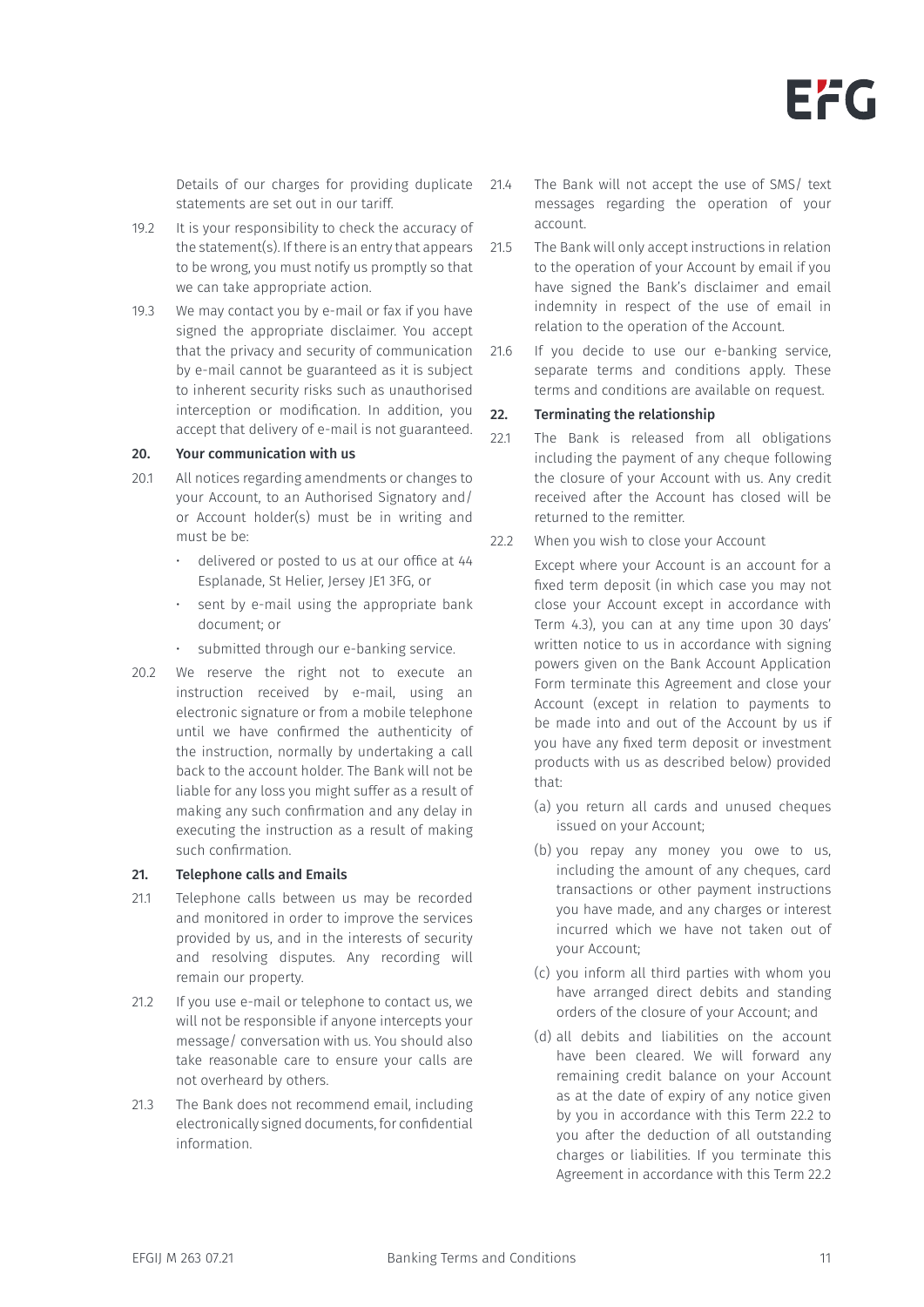and you have any fixed term deposits or investment products or portfolios or other business with us we will keep your Account open to the extent necessary to receive and pay out to you the proceeds of such fixed term deposits or investment products or portfolios but you will not be able to operate the Account for any other purpose. We will pay you any amounts received into your Account resulting from the proceeds of such fixed term deposits or investment products or portfolios when they are received into your Account and will close your Account completely when there are no further fixed term deposits or investment or other proceeds to be received into your Account.

## 22.3 Closure of your Account by us

- (a) We can close your account immediately if we suspect that;
	- you have given us false information to obtain or operate the account
	- your account is being used for illegal purposes
	- we, in our sole and absolute discretion, deem it necessary for legal, regulatory or other reasons.
- (b) We may close your Account for any reason upon giving you not less than 30 days' prior written notice or such other period of notice as is agreed between us. We may permit an alternative notice period for commercial reasons or where we believe the Account has not been operated in accordance with our Terms and Conditions or where continuing to operate the Account could result in legal or regulatory issues. You will be required to return all unused cheque book(s) and card(s) (which should be cut in half) and to repay any monies due.

## 23. Death of Account holders and Authorised **Signatories**

## 23.1 For sole Account Holders

The Account will be frozen when we receive notice of the death of the Account Holder. A certified copy of the death certificate will be required. When executors or administrators are appointed, sufficient proof of Jersey probate is provided (or we are satisfied that an exemption applies), and valid instructions are received, we will advise of any claims we may wish to make against the estate or forward funds to the estate

for disbursement. Any cheque books and cards (which should be cut in half) should be returned to the Bank and the Account will be closed.

- 23.2 For joint Account Holders
	- (i) Unless we have received written notice to the contrary from all joint Account Holders, the death of one joint Account Holder will not terminate the Account and the surviving Account Holder(s) can continue to operate the Account. The Account name will be changed upon receipt of written notice of the death of the relevant Account Holder and a certified copy of the death certificate.
	- (ii) Money held in the Account will be held to the order of the remaining Account Holder(s) or, if there is no survivor, to the order of the personal representatives of the last surviving Account Holder(s), subject to obtaining Jersey probate or being satisfied that an exemption applies.
	- (iii) Any debit balance on an Account and any other liability or obligation owed to the Bank will be the joint and several liability and obligation of the joint Account Holders (including the estate of any deceased Account Holder) and will be unaffected by the death of any Account Holder.
- 23.3 For corporate or other entities
	- (i) The remaining directors, partners, trustees or controllers should advise in writing of the demise/death of any signatories, shareholders, partners, directors, trustees or other controllers. Additional documentation may be required by the Bank.
	- (ii) Where the entity has a sole director, who is also the beneficial owner and that person dies, and there are no additional Authorised Signatories, the Account will be frozen until appropriate legal documentation regarding the entity has been received by us to our satisfaction.

## 24. **Incapacity**

The event of incapacity of a sole or joint account holder would terminate the bank's mandate to accept instructions from any party to the account or of any authorised signatories. We may continue to provide banking and other services to you once representative(s) have been appointed to give valid instructions on behalf of all the account holders.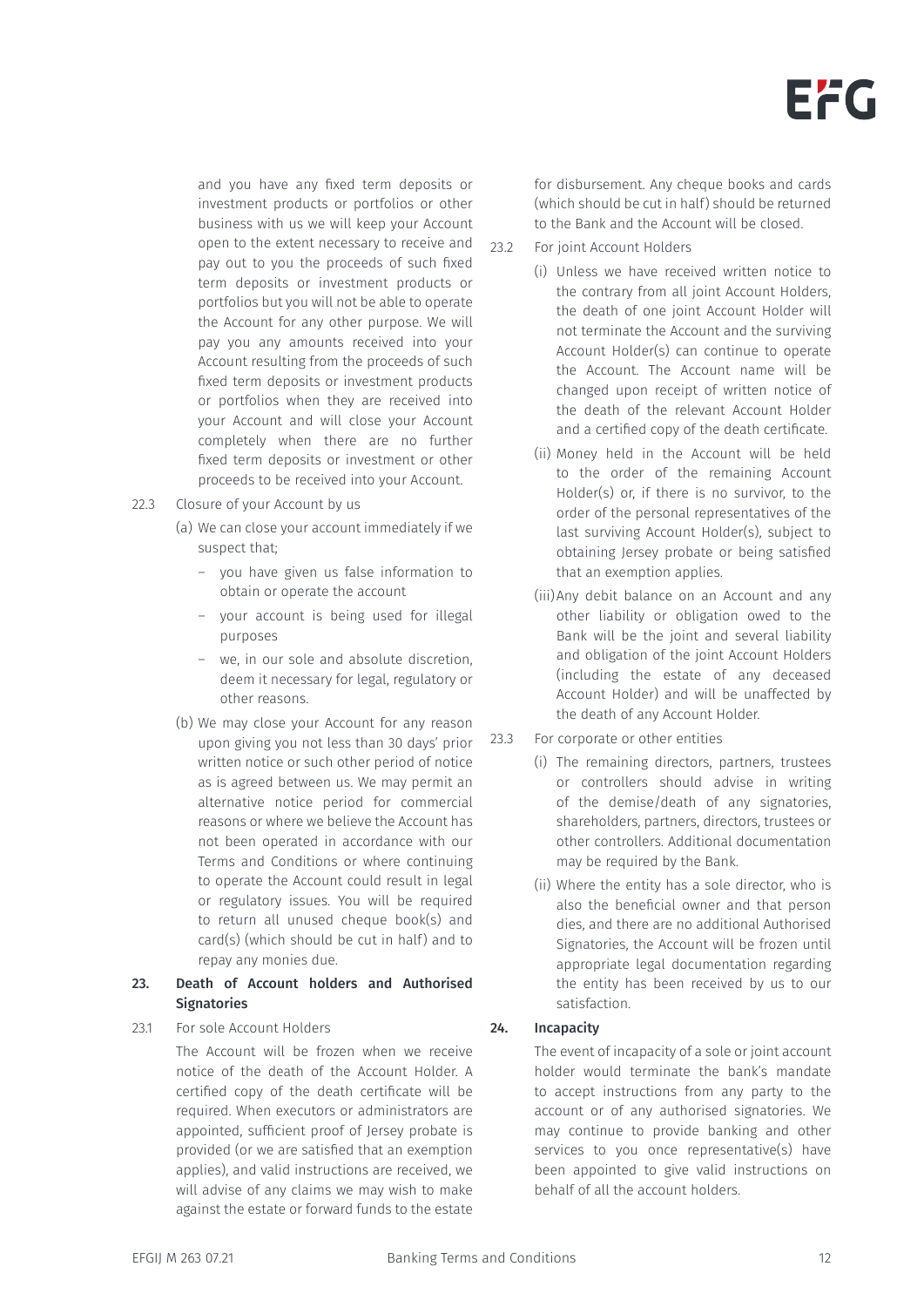### 25. Bankruptcy

Where the Account Holder(s) becomes insolvent, goes into liquidation, receivership, administration or the equivalent in any jurisdiction, or is found guilty in a court of law of a serious crime, we may be required or we may decide to terminate the Account, remove the Account Holder or Authorised Signatory or suspend their signing rights. We may also be required to freeze funds pending receipt of any legal instructions regarding dispersal of any monies or we may have to take other actions if required to do so by the courts. Where a Sole Account Holder or Any Account Holder to a joint account is declared bankrupt this would terminate the bank's mandate to accept instructions from any one of them or any authorized signatories. We may continue services but, payments out of the account will not be made until representative(s) have been appointed to give valid instructions on behalf of all the Account Holders.

#### 26. Liability

The liability of any Client to the Bank under these Terms and Conditions shall not be avoided or invalidated if the liability of any one or more of any other Client(s) is for any reason invalid or unenforceable.

## 27. Data protection

EFG Private Bank Limited, Jersey Branch is registered to hold and process personal data under the Data Protection Authority (Jersey) Law 2018. We consider client confidentiality to be very important and take our responsibilities seriously. We are committed to protecting your privacy and ensuring that adequate safeguards are in place to maintain high standards of confidentiality at all times. This Term sets out how we comply with our obligations under data protection legislation and explains how we will obtain and process your data prior to you becoming a client, once you have applied for any of the products or services provided by us, when you have entered into an agreement with us for products and services, during the course of providing products and services to you, and if your relationship with us ends.

27.1 We are not obliged to disclose to you or take into consideration information, the disclosure of which would be a breach of duty or confidence owed to any other person, or which comes to the

notice of an employee, officer or agent of ours, but not to the actual notice of the individual(s) advising you or managing your Account(s).

- 27.2 You acknowledge that by opening an Account(s), we will obtain personal information in relation to you, from you and additionally from other sources. We are the data controller of your information. You may contact Our Privacy Officer for further information.
- 27.3 By "personal information" we mean your personal and sensitive personal data held by us now and in the future. Personal data relates to such information as your name, address, contact details and financial information. Sensitive personal data (also known as special categories of personal data) comprises personal data revealing racial or ethnic origin, political opinions, religious or philosophical beliefs, trade union membership, genetic data, biometric data, data concerning health or data concerning a natural person's sex life or sexual orientation.
- 27.4 We obtain Your personal information from sources which may include, but are not limited to, the following:
	- you;
	- credit reference agencies and other agencies who carry out enquiries, searches or investigations on our behalf;
	- ioint Account(s) Holder(s):
	- other EFG group companies;
	- other information sources in the public domain such as the media and the internet.
- 27.5 We and other EFG group companies may record, use, store and process your personal information for the following purposes:
	- to provide the Account(s) and/or other financial services and products;
	- to manage the products and services that we provide to you;
	- for credit assessment:
	- to conduct, monitor and analyse Our business;
	- to contact you about other products and services (unless you ask us not to do this);
	- to comply with applicable laws, including without limitation anti-money laundering and anti-terrorism laws and regulations and
	- fighting crime and terrorism.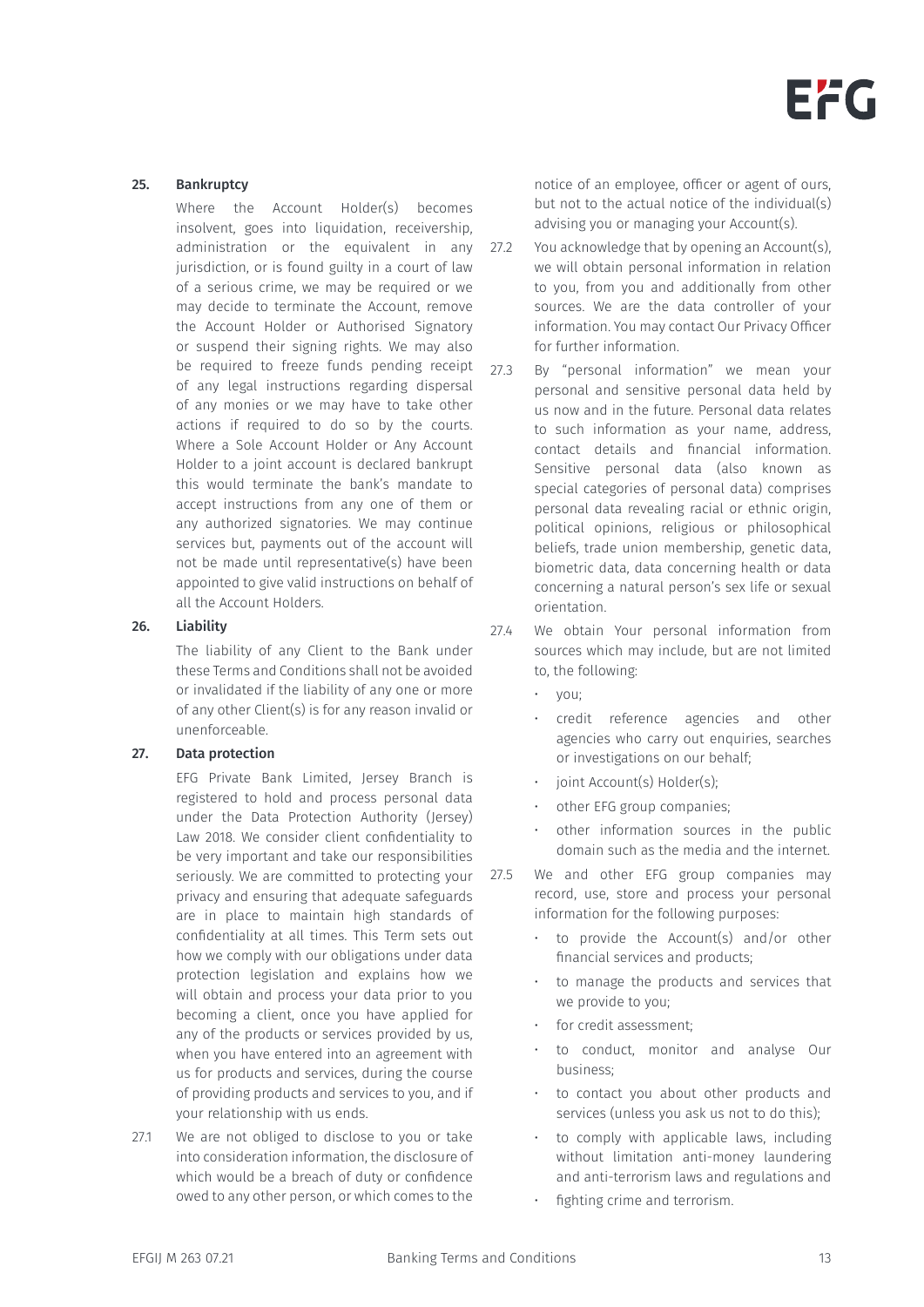To the extent that you have provided medical information (or other sensitive personal information) to us and have explicitly consented to us using such information, either as part of applying for banking services or by granting consent at the time you provide us with the information, we may use this information to enable us to provide our banking and investment services to you. In addition to instances where we rely on your consent, the legal basis for us processing your personal information in the ways described above will typically be because the processing is necessary: (i) to fulfil our obligations under this Agreement; (ii) for our legitimate business interests, including enterprise risk management on a local, regional or EFG Group basis; (iii) for compliance with a legal or regulatory obligation to which we are subject; or (iv) because you have provided us with consent.

27.6 In order to provide the Account(s) and services we may disclose your personal information to the following, among other third parties:

- payment system operators;
- anyone to whom you authorise us to disclose information including any Third Party Agents;
- any fraud avoidance scheme in which we participate;
- other organisations to make background checks and enquiries about you as part of our due diligence process (e.g. credit reference agencies);
- our parent company or any other EFG group company for processing data;
- any person to whom we propose to transfer our business or assets;
- any person to whom we propose to transfer an asset or class of assets;
- our service providers, agents and associates;
- any government entity, regulatory authority or to any other person we reasonably think necessary for purposes stated; and
- to another payment services provider when they attempt to recover money which has been transferred to your Account(s) by them in error.
- 27.7 Your personal information may be transferred to countries or territories outside Jersey and the

EEA where it will be processed for the purposes set out above or other legitimate purpose for which we have a valid legal basis. Outside Jersey and the EEA, data protection laws may be less stringent than they are within Jersey and the EEA - you may request further details about processing activities affecting your personal data that are conducted outside of Jersey and the EEA by contacting our Privacy Officer at our business address.

- 27.8 We will hold your information for as long as is reasonably necessary for the purposes listed above, any other legitimate business purpose, or as required by local applicable law and regulation. Usually we will hold your information for the duration of your relationship with us, and once your relationship with us ends, your personal information will continue to be held in accordance with our record retention policies. Please contact us for further details of applicable retention periods.
- 27.9 Under applicable data protection legislation, you may request details about the processing of your personal information, including the purposes for which it is being or will be processed and the recipients or classes of recipients to whom it is being or will be disclosed. In addition you have other rights under applicable data protection legislation that you may exercise against us along with the right to lodge a complaint with the applicable data protection supervisory authority (being the Office of the Information Commissioner or any superseding or replacement body). To request such details, please send us a written request to Privacy Officer at our business address. We may charge an administration fee of up to the legal maximum from time to time in force.
- 27.10 If you believe any personal information we are holding about you is incorrect or incomplete, please write to us as soon as possible. We will promptly correct any information found to be incorrect.
- 27.11 We will not sell, rent or trade your personal information to third parties for marketing purposes without your express consent. Full details of how personal data will be processed by EFG Private Bank Limited are set out in our Privacy Policy, as amended from time to time, which is available on our website here: https:// [www.efgl.com/privacypolicy.pdf](http://www.efgl.com/privacypolicy.pdf)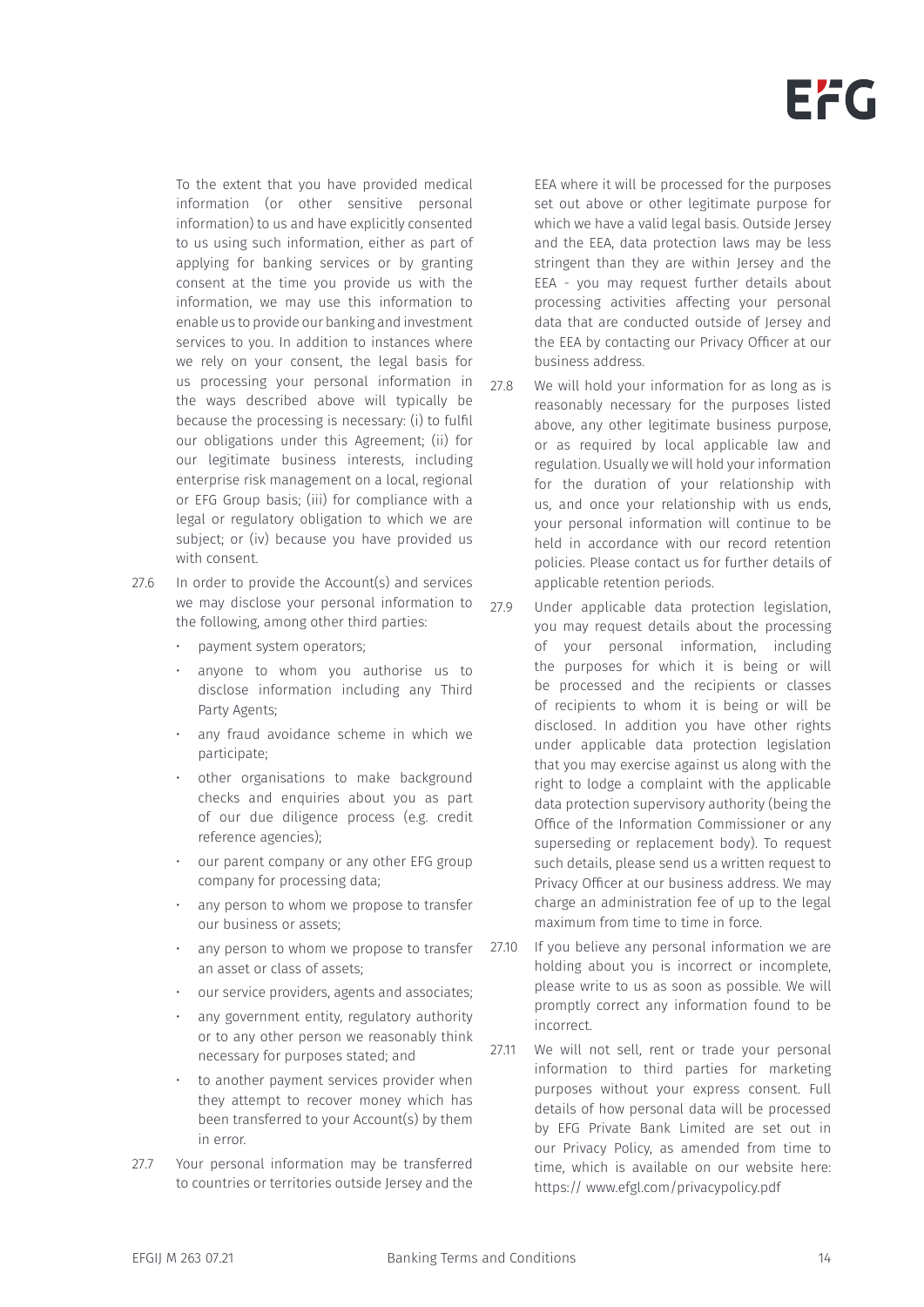

## 28. Confidentiality

We will take appropriate measures to ensure that all information relating to you and your Account is kept confidential, and that information which is deemed "personal data" under the Data Protection Laws is protected against unauthorised or unlawful processing and against accidental loss, destruction or damage. Where it is necessary for us to disclose your personal data, we will do so in the manner set out in our Privacy Policy https://www.efgl. com/privacy policy.pdf and in accordance with the Data Protection Laws.

#### 29. Conflicts of Interest

- 29.1 We may effect transactions for you through the agency of and/or with a counterparty which is an organisation or person otherwise associated with us even if a conflict of interest may arise. Where a conflict arises, we will address this by disclosure, by applying internal rules of confidentiality or by declining to act as appropriate. We may effect the transaction without prior reference to you.
- 29.2 The Bank may agree to pay commissions or other fees to any intermediary who has introduced you or any business from you to the Bank.
- 29.3 We will take care to act fairly with you and we reserve the right to decline an instruction from you if there is a conflict of interest between us.

## 30. Indemnity

30.1 If you break any of these Terms and Conditions or if you act in breach of trust or other fiduciary obligations binding upon you; we shall be entitled to claim from you any losses or costs which we incur as a result except to the extent that such losses arise as a result of the negligence or willful default of the Bank or any of its agents. Such losses and costs include, but are not limited to, the costs of tracing you, notifying you of the breach, communicating with you about the breach and enforcing payment of the amount due from you to us. Our entitlement to claim such losses from you is in addition to our entitlement to recover from you any monies which you already owe us (such as the amount outstanding on any overdraft and any fees or charges for our services which have not already been paid).

- 30.2 We will be liable to you for any loss, injury or damage resulting from any breach by the Bank of these Terms and Conditions, but our liability will be limited to the lower of:
	- the amount of such loss, injury or damage and:
	- the amount of any interest you do not receive or any interest you have to pay as a result of such failure, delay or error.
- 30.3 We will not be liable to you in any circumstances for loss of business, loss of goodwill, loss of opportunity, loss of profit or any loss which is not directly associated with our breach of these Terms and Conditions.

#### 31. Your undertakings

You undertake that the information you have supplied to us is true and accurate, and that you will notify us promptly of any changes to such information.

## 32. Miscellaneous

#### 32.1 No waiver

No waiver by us in respect of any breach of this Agreement by you shall be considered as a waiver of any subsequent breach.

#### 32.2 Notices

We may issue formal notices, requests, instructions and communications to you by post or e-mail , and all such notices will be deemed to be duly given two days after posting when they are sent to a Channel Islands or UK address or five days after posting when they are sent to an overseas address.

Where we require a document to be signed, this may be signed electronically. We will assume that your use of an electronic signature meets the requirements of any applicable laws and rules and does not impact the validity or enforceability of the underlying document. We note that the validity of an electronic signature may be affected by the law governing the document being signed, the law of the place in which it is signed and the law governing the capacity of the person signing the document.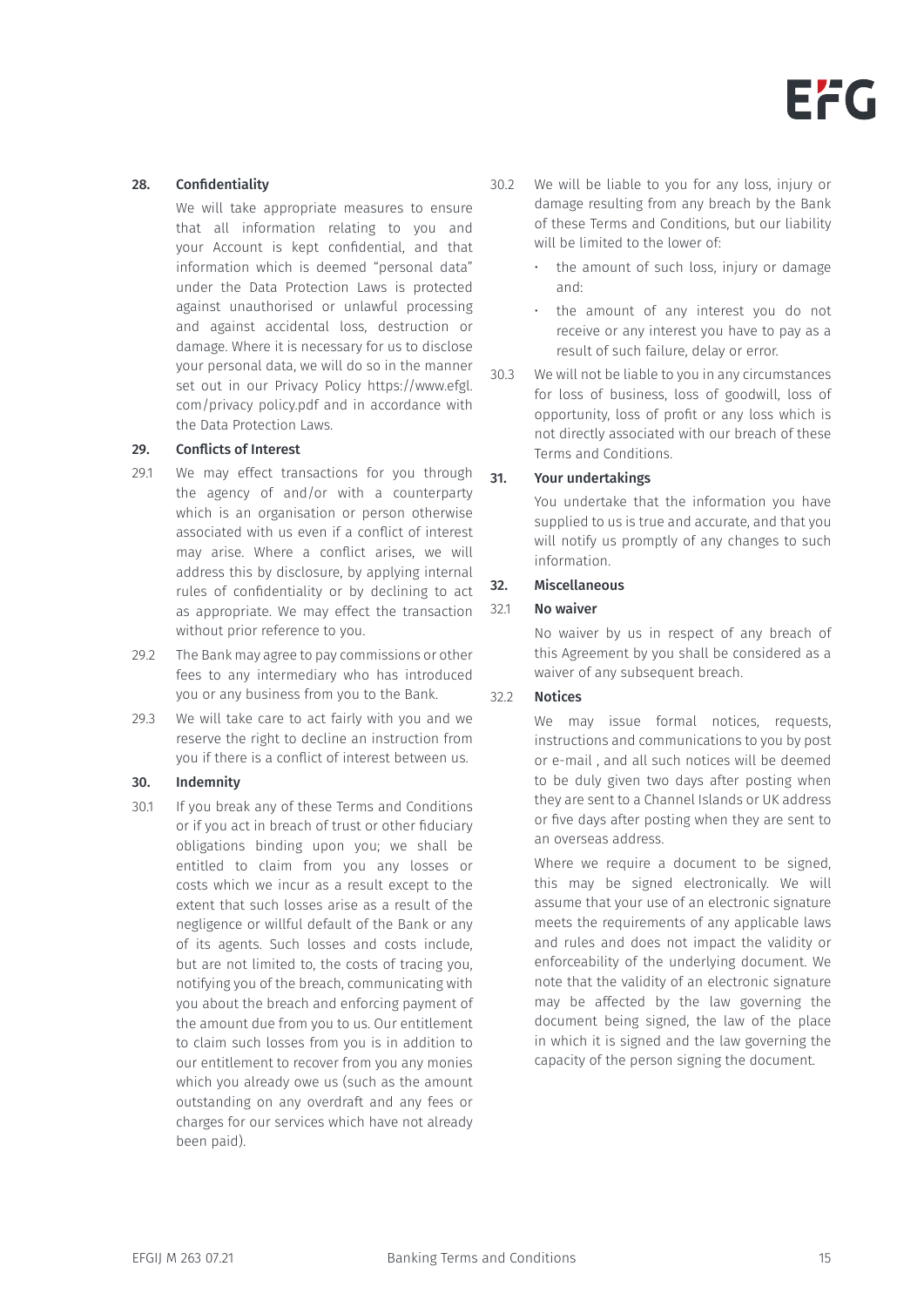# 32.3 Delay

If we delay in giving you notice of any matter or in the exercising any of our rights under this Agreement, it will not constitute a waiver of any of our rights under the Agreement. We reserve the right to enforce any rights subsequently.

## 32.4 Right of set off

We may, at any time without notice to you, set off any credits held on your Account, whether in sterling or other currencies, against debts, obligations and liabilities that you have with us where you have not made payment(s) to discharge outstanding sums due. Where amounts are in different currencies, we may convert such amounts at the current market rate of exchange. We may also break any fixed term deposit period applying to any Account you hold for this purpose and adjust any interest payable or due.

# 32.5 Circumstances beyond our reasonable control

We will not be liable to you if we, or any of our agents, are unable to provide services to you or fail to perform our obligations under these Terms and Conditions and this is due to abnormal and unforeseeable circumstances beyond our or their reasonable control, the consequences of which would have been unavoidable despite reasonable efforts to the contrary. We will not be liable to you if we cannot perform our obligations under these Terms and Conditions where this is due to our obligations under provisions of Jersey or other applicable law or regulations.

# 32.6 Assignment/transfer

You may not assign charge, transfer or otherwise dispose of any of your rights or responsibilities in relation to any Account or these Terms and Conditions without our prior written consent. We may transfer our rights and/or responsibilities under any Account to any person if that other person is authorised to accept deposits and writes to you and undertakes to carry out all our duties and obligations under these Terms and Conditions. If it does so, you agree that we will be released from all those duties and obligations. You may not transfer any of your rights or responsibilities under these Terms and Conditions.

### 32.7 Third party rights

A person who is not a party to this Agreement has no right to enforce or enjoy the benefit of any Term of this Agreement.

## 32.8 Supply of Goods and Services

To the extent permitted by law, you and we agree that no statutory terms (which shall include warranties, conditions or other contractual provisions) or rights, duties or liabilities imposed under the Supply of Goods and Services (Jersey) Law 2009 shall apply to any other party to the Agreement in relation to this Agreement.

## 32.9 Governing law

This Agreement shall be construed in accordance with the laws of Jersey and shall be subject to the exclusive jurisdiction of the Jersey Courts.

## 32.10 Dormant accounts

If you do not use your Account or do not contact us for more than 1 year, to protect you and us, we may treat your Account as dormant. Funds held in a dormant Account remain your property and we reserve the right to seek fresh documentation and/or due diligence from you before accepting incoming credits or allowing further withdrawals on the Account.

## 32.11 Language of communication

These Terms and Conditions are in English and when we communicate with you, we will do so in English but may, if we choose to, communicate with you in a different language if you have agreed to this.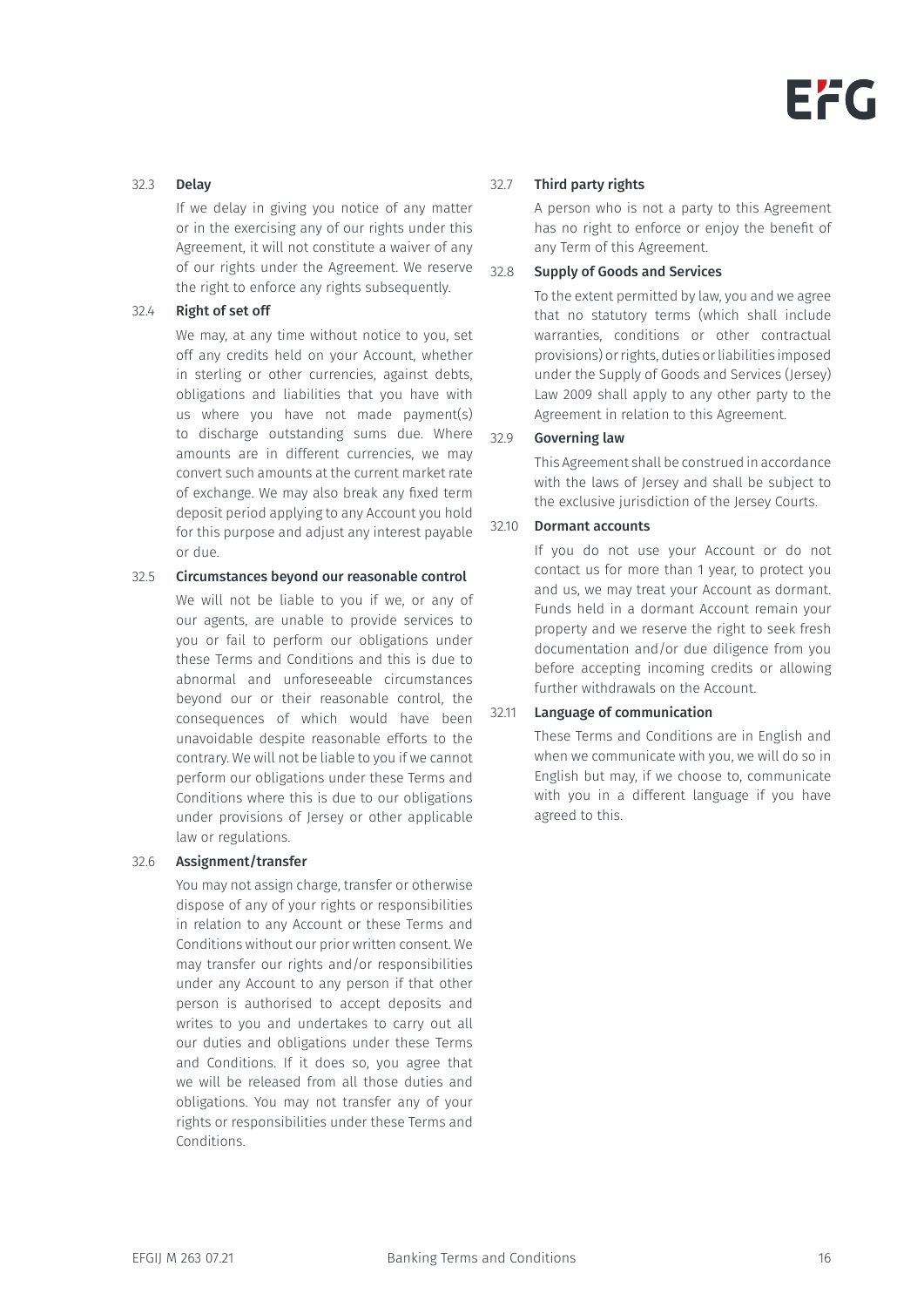# Banking Tariff

(with effect from 1 August 2021)

| <b>Service</b>                                                                                                                                                | <b>Private Client</b><br><b>Tariff</b> | Corporate<br><b>Client Tariff</b>   |  |
|---------------------------------------------------------------------------------------------------------------------------------------------------------------|----------------------------------------|-------------------------------------|--|
| <b>Current account</b>                                                                                                                                        |                                        |                                     |  |
| Service charge                                                                                                                                                | $Nil*$                                 | £500 a year (or<br>by arrangement)* |  |
| <b>Banking services</b>                                                                                                                                       |                                        |                                     |  |
| Audit report                                                                                                                                                  | £50                                    | £50                                 |  |
| Foreign currency cheque collection (i.e. deposit)                                                                                                             | £50                                    | £50                                 |  |
| Foreign currency cheque collection (from sterling cheque book)                                                                                                | £50                                    | £50                                 |  |
| Electronic payment - domestic and international <sup>(1)</sup>                                                                                                | f40                                    | f40                                 |  |
| Direct debit                                                                                                                                                  | Nil                                    | Nil                                 |  |
| Standing order                                                                                                                                                | Nil                                    | Nil                                 |  |
| Cancellation of a direct debit or standing order (up to 17.00 on the<br>business day before payment); or cancellation of a future dated<br>electronic payment | Nil                                    | Nil                                 |  |
| Attempted recall of an electronic payment (after it has been made)                                                                                            | £50                                    | £50                                 |  |
| Investigation and attempted recovery of an incorrectly instructed<br>payment                                                                                  | £50                                    | £50                                 |  |
| Cheque/direct debit (drawn on the client account) returned Unpaid                                                                                             | £15                                    | £15                                 |  |
| Stopped cheque                                                                                                                                                | £20                                    | £20                                 |  |
| Provision of paper bank statements and advices                                                                                                                | £10 per month                          | £10 per month                       |  |
| Back copy of statement                                                                                                                                        | £2 per sheet                           | £2 per sheet                        |  |

\* However, the Bank reserves the right to pass on set-up costs with your prior agreement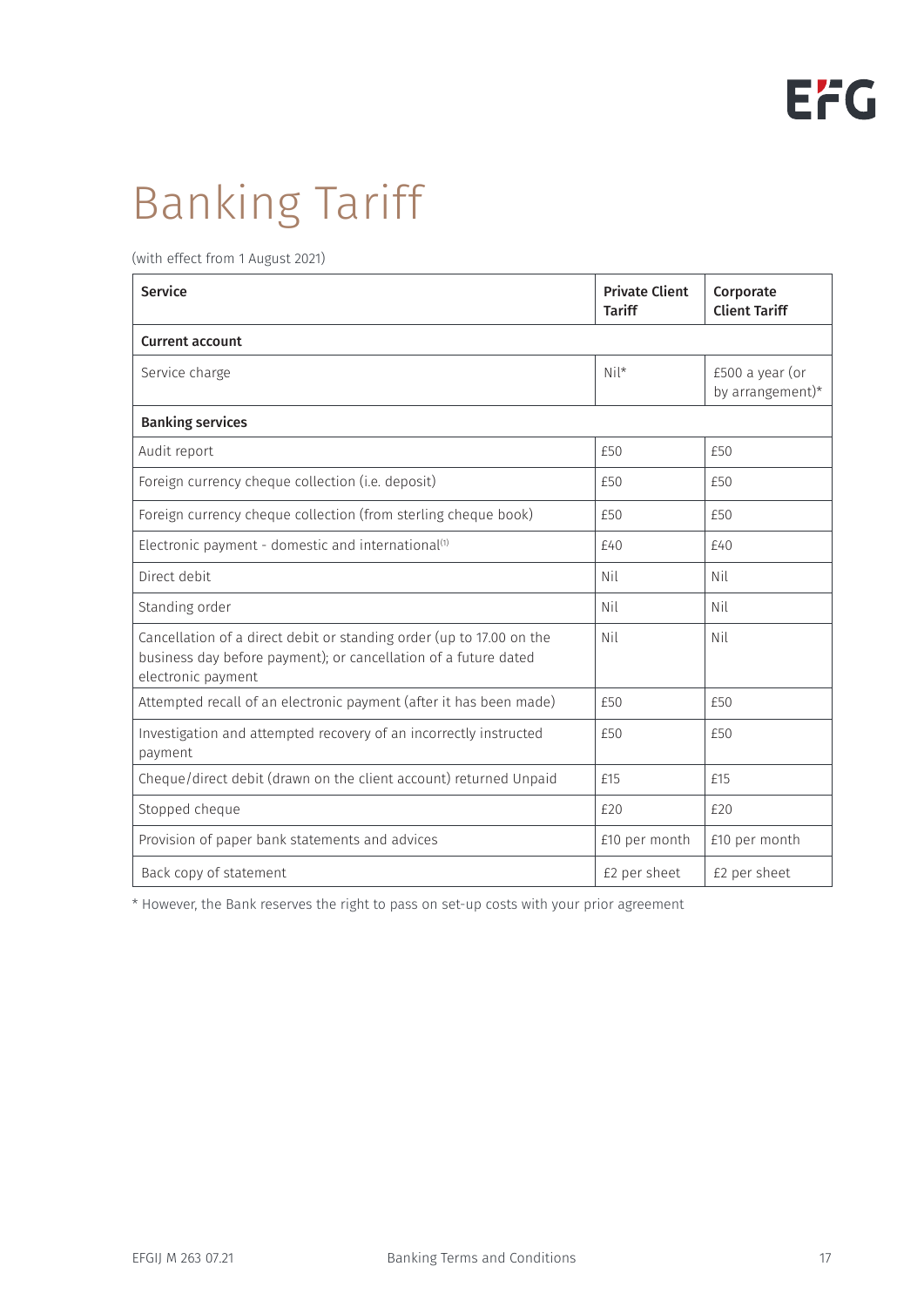| Interest rates and foreign exchange rates |                                                                                                                                                                                                                                                                                                                                                                                                                                                             |  |
|-------------------------------------------|-------------------------------------------------------------------------------------------------------------------------------------------------------------------------------------------------------------------------------------------------------------------------------------------------------------------------------------------------------------------------------------------------------------------------------------------------------------|--|
| Unauthorised overdraft                    | Reference rate <sup>(2)</sup> + 8.00% charged on the balance in excess of the authorised limit,<br>calculated daily and applied quarterly in arrears.<br>Our rate sheet is available on our website: https://www.efgl.com/Our-solutions/<br>Products-and-services.html - Under the 'Banking and Treasury' section.                                                                                                                                          |  |
| Authorised overdraft                      | Reference rate <sup>(2)</sup> + a fixed negotiated margin, charged to the overdrawn balance,<br>calculated on a daily basis and applied quarterly in arrears.<br>Please note that an arrangement fee may apply, which will be advised to you prior<br>to entering into the arranged overdraft.<br>Our rate sheet is available on our website: https://www.efgl.com/Our-solutions/<br>Products-and-services.html - Under the 'Banking and Treasury' section. |  |
| Term deposit                              | For amounts in excess of £50,000, or currency equivalent for major currencies <sup>(3)</sup> ,<br>interest rates are offered for terms up to 1 year. Our daily rate sheet is available on<br>request.                                                                                                                                                                                                                                                       |  |
| Current account                           | Generally, interest rates apply on a tiered basis.<br>EFG reserves the right to charge a negative rate of interest on current<br>accounts based on the relevant prevailing Central Bank rate for the<br>currency of the current account.<br>Our rate sheet is available on our website: https://www.efgl.com /Our-solutions/<br>Products-and-services.html - Under the 'Banking and Treasury' section.                                                      |  |
| Foreign exchange rates                    | Foreign exchange rates are based on interbank rates as quoted on Bloomberg plus<br>a margin, dependent on transaction size, up to a maximum of 3.50% for major<br>currencies <sup>(3)</sup> , or up to 5.00% for non major currencies.<br>For amounts in excess of £50,000, it is our policy to quote and agree with you the<br>exchange rate before making the transaction.                                                                                |  |
| Notice Deposits                           | For deposits in excess of £50,000, or currency equivalent for GBP, USD or EUR.<br>Our deposit rate sheet is available from your Client Relationship Officer upon<br>request.                                                                                                                                                                                                                                                                                |  |

Separate tariff sheets are available on request for the following:

- investment services
- lending arrangements

Annual charges will be debited quarterly in arrears

## Notes

\*\*Subject to rates reflected in rate sheet maintained available on our website: https://www.efg l.com/ Our-solutions/Products-and services.html - under the 'Banking and Treasury' section

Note (1): Overseas non-EEA banks may levy their own charge on incoming payments in addition to our fee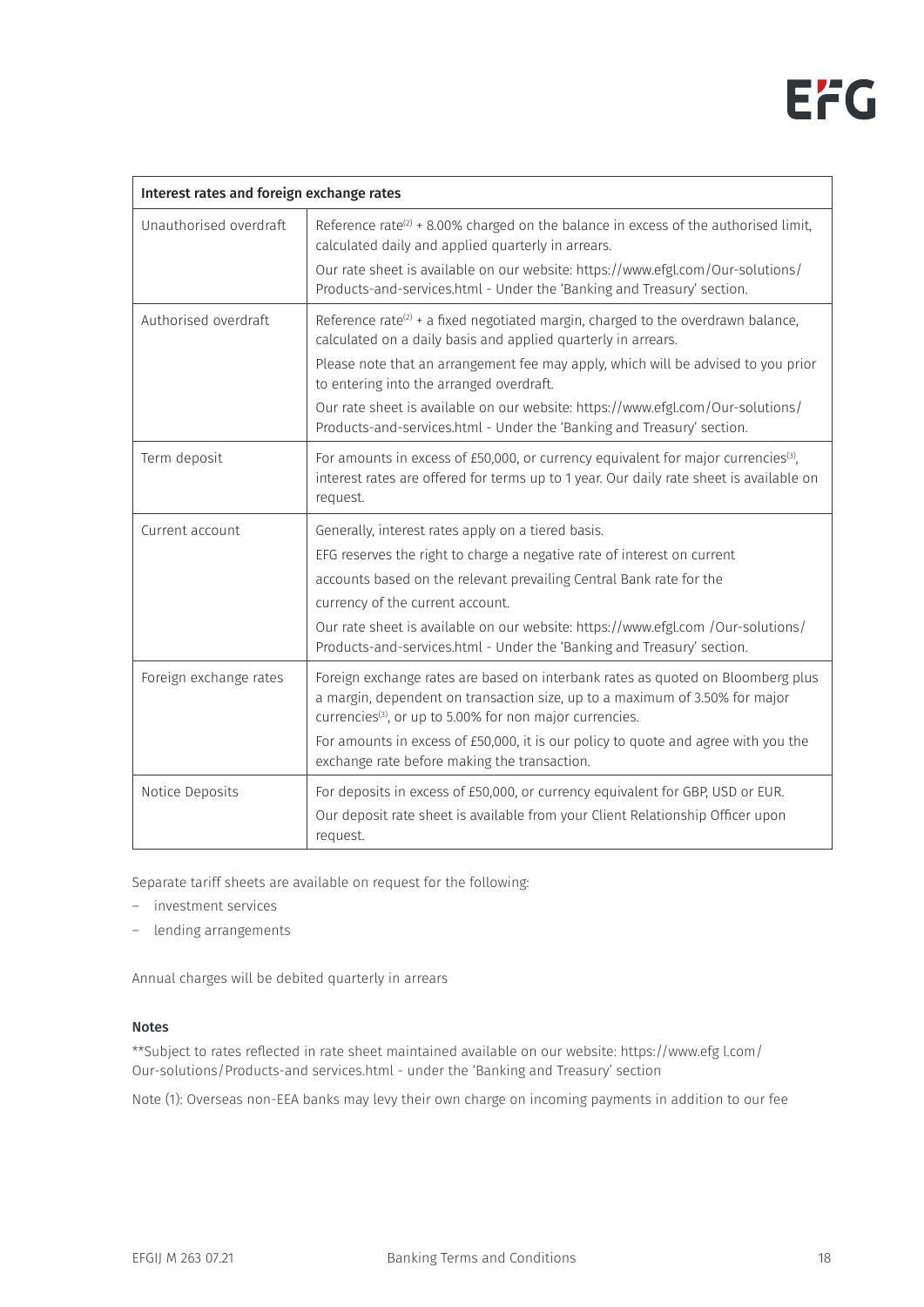Note (2): The reference rates for overdrafts are as follows

| Currency         | Rate                                                                                                                |
|------------------|---------------------------------------------------------------------------------------------------------------------|
| Sterling         | Bank of England base rate (subject to a floor of<br>zero%) + 0.50%                                                  |
| US dollar        | Federal Funds Target rate (upper bound & subject to<br>a floor of zero%) + $0.25%$                                  |
| Euro             | European Central Bank Refinancing Rate (subject to<br>a floor of zero%) + 1.00%                                     |
| Other currencies | by arrangement (for arranged overdrafts)<br>An underlying rate nominated by the Bank (for<br>unarranged overdrafts) |

Note (3): Major currencies include Sterling, Euro, Swiss Francs, US Dollars, Canadian Dollars, and Japanese Yen